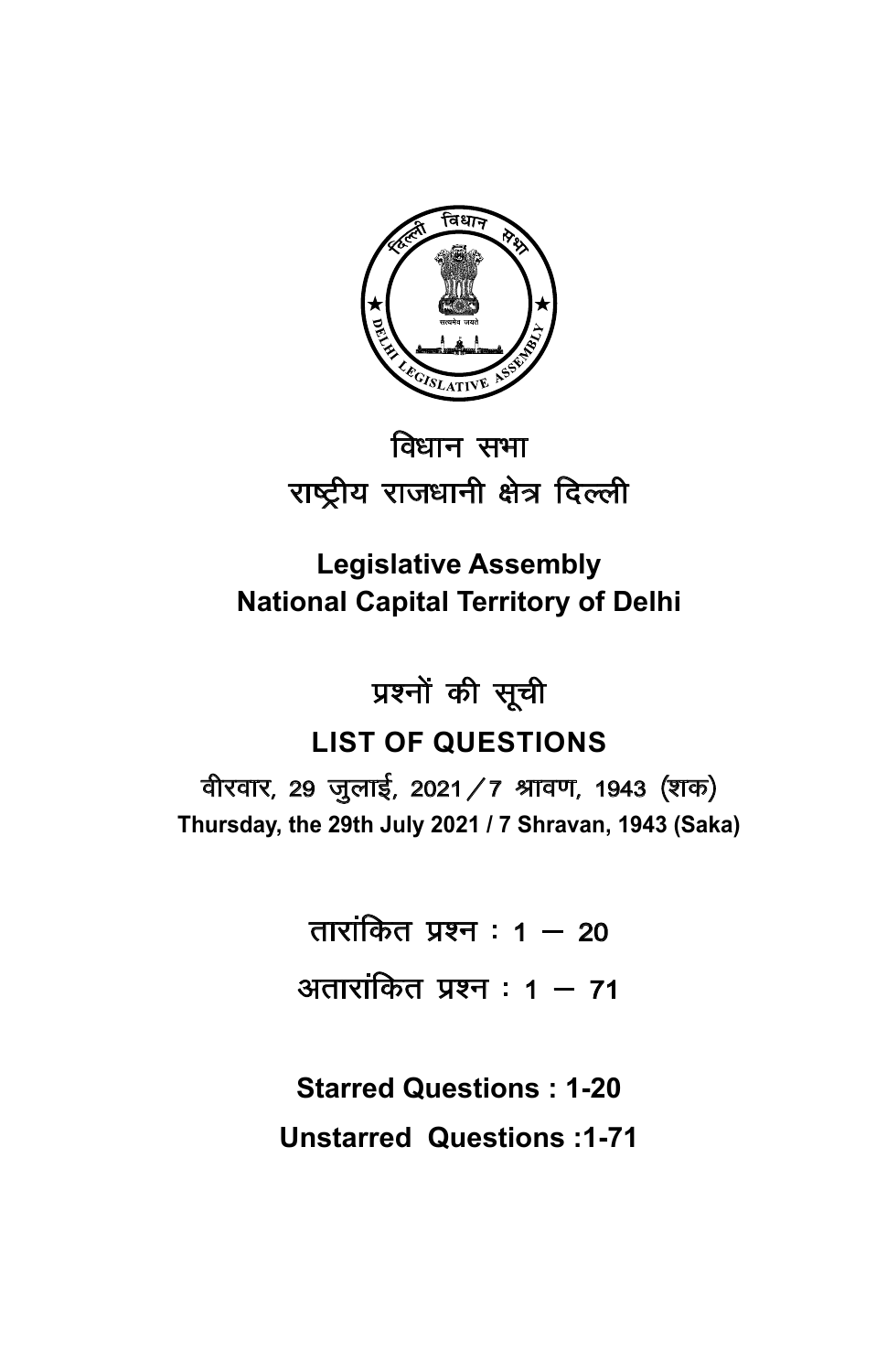# विधान सभा

# राष्टीय राजधानी क्षेत्र दिल्ली

मौखिक उत्तरों के लिए प्रश्नों की सूची

वीरवार, 29 जुलाई, 2021 / 7 श्रावण, 1943 (शक)

# कूल प्रश्न: 20

- लोक निर्माण विभाग श्री अनिल कुमार बाजपेई  $1.$ क्या माननीय लोक निर्माण मंत्री यह बताने की कृपा करेंगे कि:
- क्या गांधी नगर पृश्ता रोड और गामडी मेन रोड को चौडा क) किए जाने की विभाग की कोई योजना है:
- इसका विवरण क्या है; ख)
- दुकानदारों और आम जनता को होने वाली कठिनाइयों को ग) देखते हुए क्या विभाग का गांधी नगर मार्केट क्षेत्र में पर्याप्त पार्किंग सुविधा प्रदान किए जाने का कोई प्रस्ताव है;
- यदि हाँ, तो उसका विवरण क्या है; और घ)
- इन प्रस्तावों को कब तक कार्यान्वित कर दिया जाएगा? ङ)
- श्रीमती बंदना कूमारी  $2.$ गृह

क्या माननीय गृह मंत्री यह बताने की कृपा करेंगे कि :

क्या सरकार इस तथ्य से अवगत है कि आम आदमी को क) पुलिस स्टेशन में अपनी शिकायत दर्जु कराने में अत्यंत कठिनाई का सामना करना पड़ता है;

# **LEGISLATIVE ASSEMBLY**

## **National Capital Territory of Delhi**

List of Questions for **ORAL ANSWERS** 

Thursday, the 29th July, 2021 / 7 Sharavan, 1943 (Saka)

## **Total No. of Questions: 20**

**Shri Anil Kumar Bajpai**  $1.$ **PWD** 

Will the Hon'ble Minister of PWD be pleased to state:

- Whether the Department has any proposal to widen a) the Gandhi Nagar Pushta Road and Gamri Main Road;
- The details thereof: b)
- In view of the hardships faced by the shopkeepers C) and general public, does the Department have any proposal to provide adequate parking facilities in the Gandhi Nagar market area;
- If yes the details thereof ;and d)
- by when these proposals will be executed?  $e)$
- Smt. Bandana Kumari  $2.$ Home

Will the Hon'ble Minister of Home be pleased to state:

Whether the Government is aware of the fact that the a) common man has to suffer severe hardships to file a complaint in the Police Station;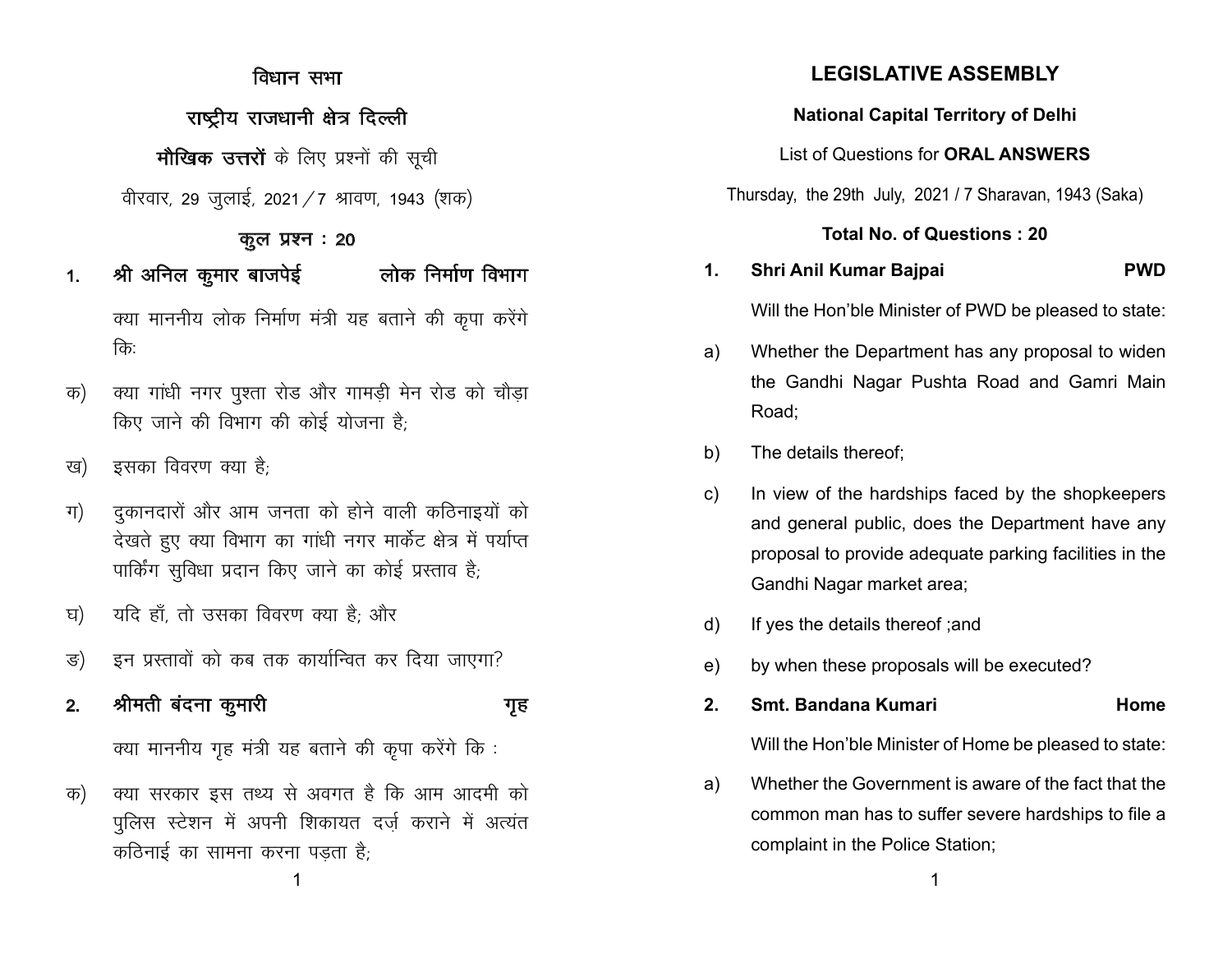- क्या सरकार इस तथ्य से भी अवगत है कि पुलिस कर्मचारियों ख) में जनता के साथ पेश आने संबंधी बुनियादी विनम्रता और उचित दृष्टिकोण का अभाव है और प्रायः शिकायतकर्ता को ही परेशान किया जाता है और पुलिस तक पहुँचने के लिए  $\overline{\epsilon}$ तोत्साहित किया जाता है:
- क्या विभाग को शालीमार बाग चुनाव क्षेत्र में अवैध शराब की ग $\big)$ बिक्री और अवैध निर्माण की शिकायतें मिली हैं-
- क्या यह भी सत्य है कि स्थानीय विधायक द्वारा पुलिस के घ) वरिष्ठ अधिकारियों से शिकायत किए जाने के बाद भी इन अवैध गतिविधियों को रोकने के लिए कोई कार्रवाई नहीं की गई है:
- क्या सरकार ने इन शिकायतों के निवारण और पुलिस को ङ) जनता के प्रति मैत्रीभाव रखने एवं उत्तरदायी बनाने के लिए कोई कदम उठाए हैं या उठाने का प्रस्ताव है; और
- यदि हाँ, तो उसका विवरण क्या है? च)
- श्री धर्मपाल लाकडा  $3.$ स्वास्थ्य

क्या माननीय स्वास्थ्य मंत्री यह बताने की कृपा करेंगे कि :

- क्या सरकार अवगत है कि मुंडका विधानसभा क्षेत्र में 21 क) गाँव और 108 अनधिकृत कॉलोनियाँ है, जिनमें चार लाख से अधिक जनसंख्या रहती है:
- क्या यह भी सत्य है कि इतनी विशाल जनसंख्या और ख) लगातार हो रही माँग के बावजूद यहाँ कोई बड़ा अस्पताल नहीं है:
- Whether the Government is also aware that the b) Police Officials seriously lack the basic courtesy and attitude to deal with the public and often the complainant himself is harassed and discouraged to approach the police officials;
- Whether the Department has received complaints C) of the rampant sale of illicit liquor and unauthorised constructions in the Shalimar Bagh Constituency;
- Whether it is a fact that in spite of complaints to the d) senior officers of the Police Department by the MLA also no corrective steps have been taken to curb these illegal activities;
- Whether the Government has taken or proposes to  $e)$ take any steps to redress these grievances and make the police more people -friendly and responsive; and
- If so, the details thereof? f)
- **Shri Dharam Pal Lakra**  $3<sub>-</sub>$ **Health**

Will the Hon'ble Minister of Health be pleased to state:

- Whether the Government is aware that the Mundka a) Assembly Constituency has 21 villages and 108 unauthorised colonies with more than 4 Lakh population;
- Whether it is a fact that in spite of the vast population b) and constant demand there is no big Hospital in these areas;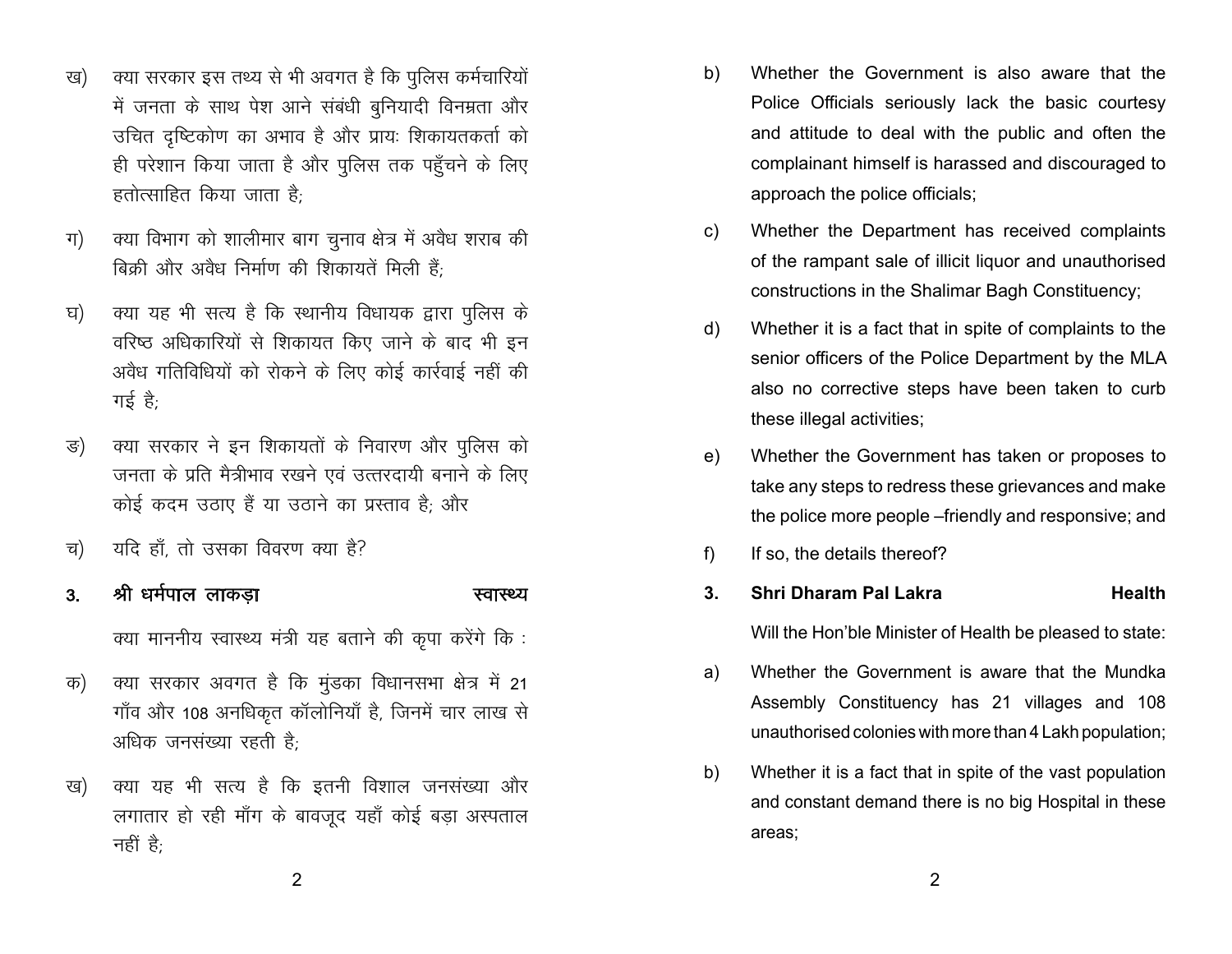- क्या यह भी सत्य है कि जनता को स्वास्थ्य सेवाएँ प्राप्त ग) करने के लिए या तो बहुत दूर तक यात्रा करनी पड़ती है, अथवा प्राइवेट अस्पतालों में बहुत अधिक पैसे खर्च करने पडते हैं:
- उक्त तथ्यों को देखते हुए क्या सरकार की इस क्षेत्र घ) में 400–500 बिस्तरों वाले एक अस्पताल के निर्माण के साथ-साथ स्वास्थ्य सुविधाओं में सुधार की कोई योजना है;
- यदि हाँ, तो उसका विवरण क्या है, और र्डो
- यदि नहीं तो उसका कारण क्या है? च)
- श्री जरनैल सिंह शिक्षा  $\overline{\mathbf{4}}$

क्या माननीय उप मुख्यमंत्री यह बताने की कृपा करेंगे कि:

- स्कूल मैनेजमेंट कमेटी (एसएमसी) के लक्ष्य और उददेश्य क) क्या हैं:
- एसएमसी के कार्य और शक्तियाँ क्या है: ख)
- तिलक नगर विधानसभा क्षेत्र में एसएमसी द्वारा बुलाई गई ग) बैठकों का विवरण: और
- तिलक नगर विधानसभा क्षेत्र में एसएमसी द्वारा स्कूलों के घ) विकास के लिए किए गए खर्चों और खरीद का विवरण?

#### सिंचाई और बाढ़ नियंत्रण विभाग श्री सूरेंद्र कूमार 5.

क्या माननीय सिंचाई और बाढ नियंत्रण मंत्री यह बताने की कृपा करेंगे कि :

- Whether it is a fact that the people have to travel far C) or pay exorbitant charges to private hospitals to avail health facilities;
- In view of the above facts, whether the Government d) has any proposal to improve the health facilities in this area including construction of 400-500 bedded hospital;
- If so, the details thereof: and  $e)$
- If not the reasons thereof?  $f$
- **Shri Jarnail Singh Education** 4. Will the Hon'ble Deputy Chief Minister be pleased to state:
- The Aims and Objectives of the School Management a) Committee (SMC) of the Education Department
- What are the functions and powers of the SMCs; b)
- The details of the meetings of the SMC conducted in C) the Tilak Nagar Constituency; and
- The details of purchase and expenditure made for d) the development works in the Schools by SMC in the **Tilak Nagar Constituency?**
- **Shri Surender Kumar Irrigation and Flood Control**  $5<sub>1</sub>$

Will the Hon'ble Minister of Irrigation and Flood Control be pleased to state: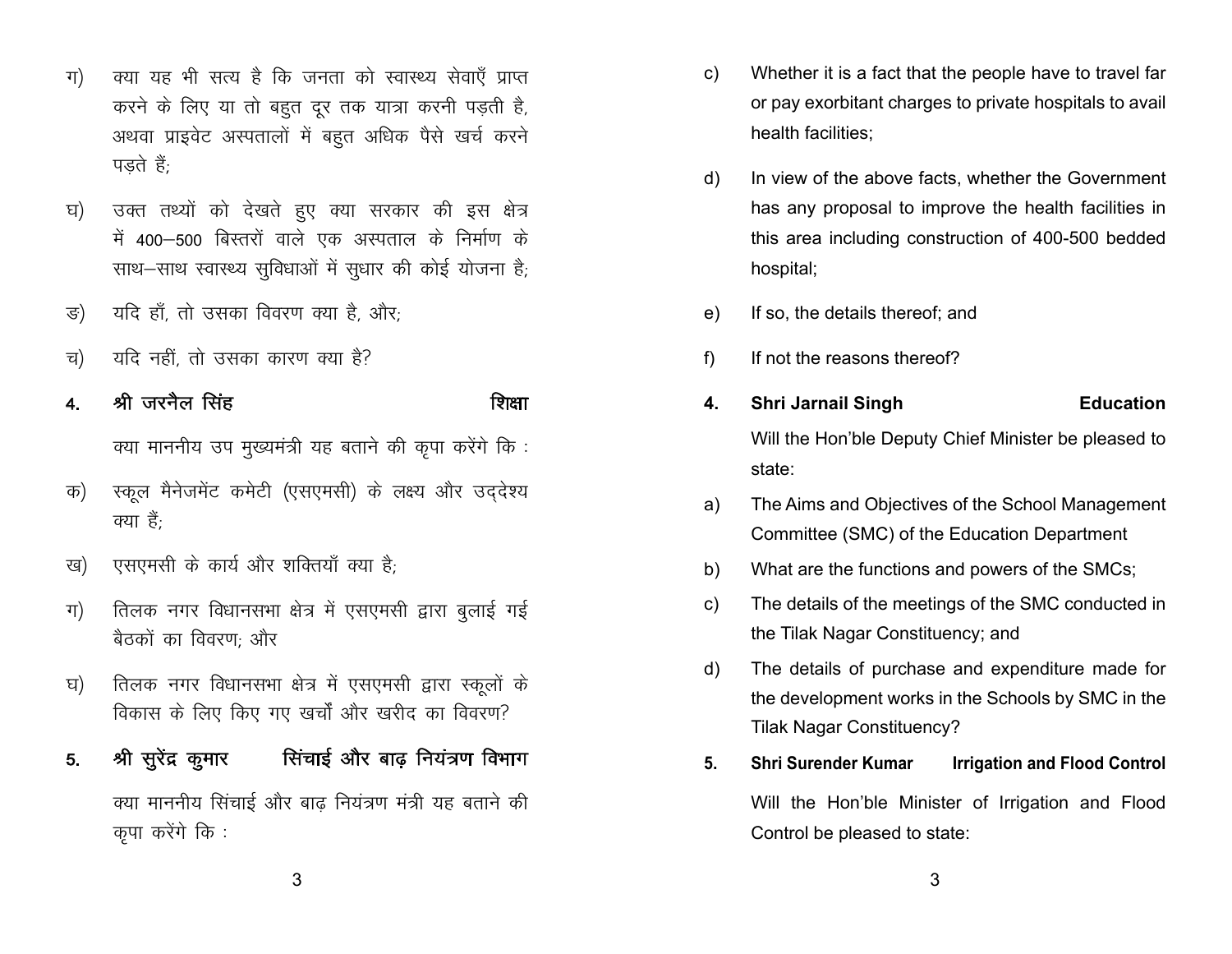- गोकलपूरी नाले को साफ न करने और कीचड न निकालने क) के क्या कारण हैं
- इस कार्य के लिए इस वित्त वर्ष में आवंटित धनराशि कितनी ख) है; और
- इस उददेश्य से प्रदान किए गए ठेके का विवरण क्या है? ग)
- श्री महेन्द्र गोयल उच्च शिक्षा 6. क्या माननीय उप मुख्यमंत्री यह बताने की कृपा करेंगे कि:
- उच्च शिक्षा के लिए विद्यार्थियों को 10 लाख रुपए का क) विद्यार्थी ऋण प्रदान किए जाने का विवरण:
- अब तक प्रदान किए गए ऐसे ऋणों का विवरण: ख)
- क्या यह सत्य है कि जो विद्यार्थी यह ऋण लेते हैं. दिल्ली ग) सरकार उनकी गारंटी लेती है:
- क्या यह भी सत्य है कि जिन विद्यार्थियों के माता–पिता बैंक ਬ) द्वारा डिफॉल्टर घोषित किए जा चुके हैं, उन्हें यह ऋण नहीं मिलता;
- क्या सरकार इन विद्यार्थियों की सहायता के लिए कोई कदम ङ) उठाने जा रही है: और
- यदि हाँ, तो उनका विवरण? च)
- श्री विजेन्द्र गुप्ता परिवहन  $7.$

क्या माननीय परिवहन मंत्री यह बनाने की कृपा करेंगे कि :

- The reasons for not cleaning and dredging the a) Gokalpuri Drain;
- The funds allotted in this financial year for this b) purpose; and
- The details of the contract awarded for this purpose?  $\mathbf{C}$
- **Shri Mohinder Goval Higher Education** 6.

Will the Hon'ble Deputy Chief Minister be pleased to state:

- The details of the student loan of Rupees Ten Lakhs a) being provided to the students for higher education'
- The details of loans disbursed till date; b)
- Whether it is a fact that the Delhi Government stands  $\mathsf{C}$ guarantee for the students who avail this loan;
- $\mathsf{d}$ Whether it is also a fact that loan is not disbursed to students whose parents are declared defaulters by the Banks;
- Whether the Government is taking any steps to help  $e)$ such students; and
- If so, the details thereof? f)
- **Shri Vijender Gupta Transport**  $\overline{7}$ .

Will the Hon'ble Minister of Transport be pleased to state: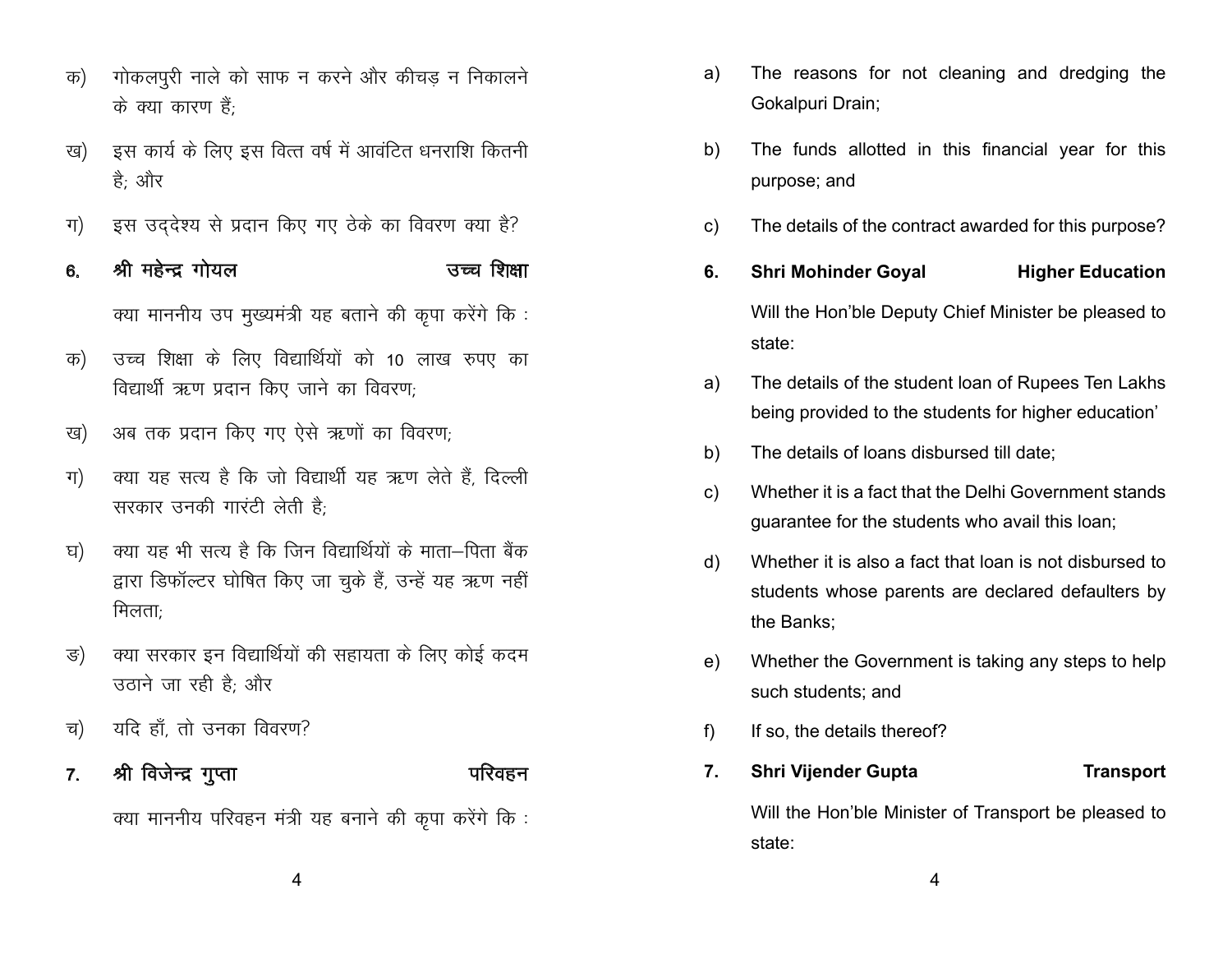- दिल्ली परिवहन निगम के प्रबंध निदेशक का छह महीने क) के अंदर तथा 1000 लो फलोर बसों की खरीद से पहले स्थानांतरित किए जाने का क्या कारण है:
- डीटीसी बोर्ड के चेयरमेन के पद पर अधिकारियों की नियुक्ति ख) की परिपाटी को बदलकर उनके स्थान पर राजनीतिक नियुक्तियों को करने का क्या कारण है;
- अनुबंध में तीन वर्ष की वारंटी का उपनियम होने के बावजुद ग) दो बस आपूर्तिकर्ताओं को पहले तीन वर्ष के लिए रख–रखाव शुल्क के नाम पर अतिरिक्त 1000 करोड रुपए दिए जाने का क्या कारण है:
- डीटीसी के सतर्कता आयुक्त की रिपोर्ट दिनांक 04.06.2021 घ) को सार्वजनिक न करने के क्या कारण हैं
- इन बसों की खरीद के मामले में एंटी करप्शन ब्रांच द्वारा रङ) जाँच को स्वीकृति न दिए जाने के क्या कारण हैं;
- 'वर्क ऑर्डर' को अनिश्चित काल के लिए रोकने के क्या च) कारण हैं-
- उन 71 कामों की सूची, जिनके आधार पर माननीय मंत्री ত) एएमसी को न्यायोचित ठहराते हैं: और
- इन्हें टेंडर या 'वर्कऑर्डर' में सम्मिलित न करने के क्या ज) कारण हैं?
- श्री अजय महावर परिवहन 8.

क्या माननीय परिवहन मंत्री यह बताने की कृपा करेंगे कि:

- The reasons for transfer of the Managing Director of a) DTC within six months and before issuing tenders for 1000 low floor buses:
- The reasons for changing the practice of appointing b) Officers as Chairman of the DTC Board and replacing them with political appointees;
- The reasons for paying additional Rupees One C) Thousand Crores in the name of Maintenance Charges for the first three years to the two bus suppliers, in spite of three years warranty clause in the contract;
- d) The reasons for not revealing the report dated 04.06.2021 of the Vigilance Commissioner of DTC;
- The reasons for not according approval for enquiry e) by the Anti Corruption Branch into the matter of purchase of these buses;
- The reasons for withholding the Work Order  $f$ indefinitely
- The list of 71 works, which the Hon'ble Minister g) claims to justify the AMC Contract; and
- The reasons for not including these in the tender or h) work order?
- 8. Shri Ajay Mahawar **Transport**

Will the Hon'ble Minister of Transport be pleased to state: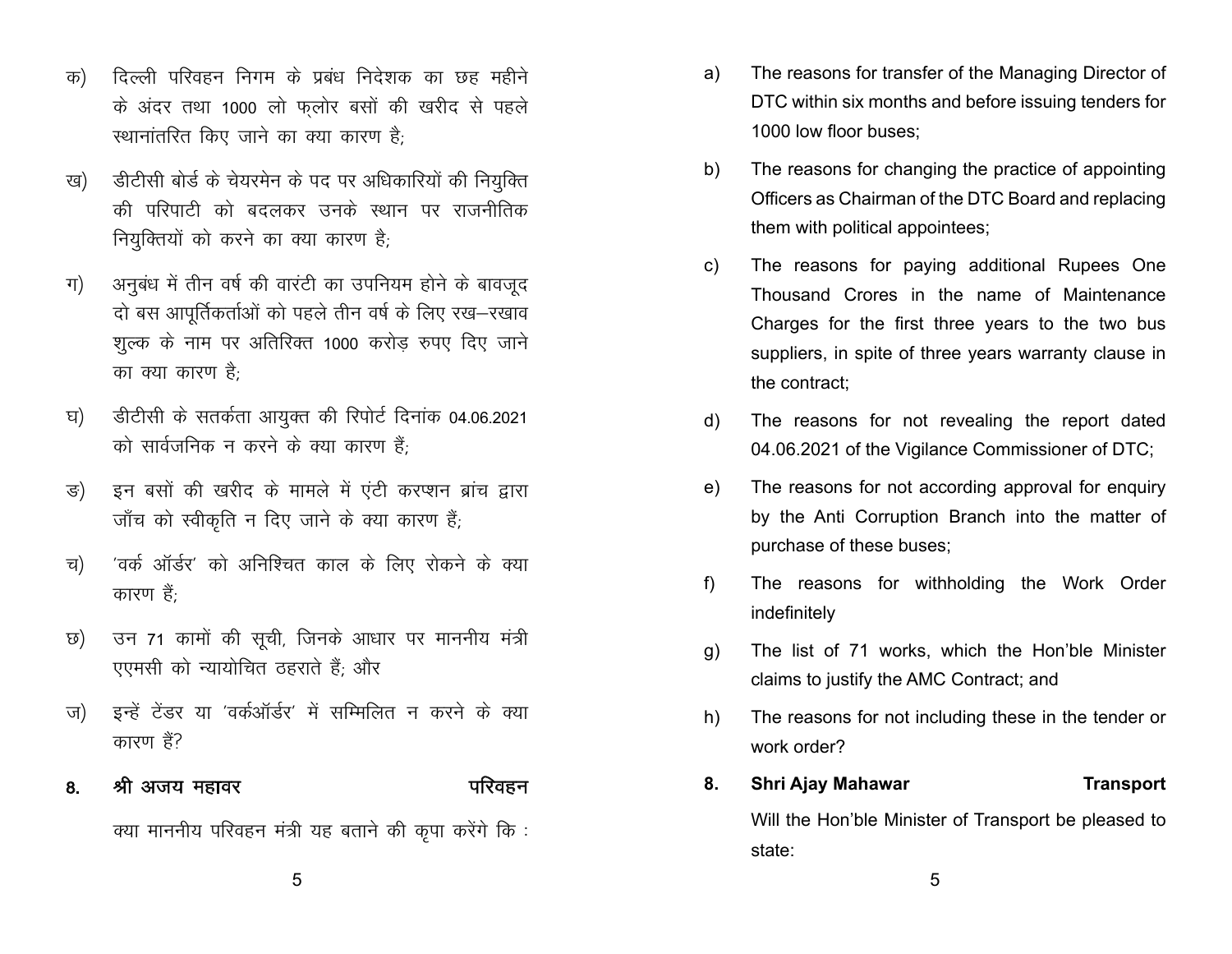- आज की तिथि में डीटीसी के बेडे में कूल बसों की संख्या; क)
- इन बसों की जीवनावधि का विस्तत विवरण: ख)
- वर्ष 2015 के बाद खरीदी गई बसों का विवरण; और ग)
- डीटीसी द्वारा विगत छह वर्षों में हुए नुकसान का वर्षवार घ) विवरण?

श्री रामवीर सिंह बिधूड़ी 9. स्वास्थ्य क्या माननीय स्वास्थ्य मंत्री यह बताने की कृपा करेंगे कि :

- वैक्सीन खरीदने के लिए सीरम इंडिया और बायोटेक इंडिया क) के साथ सरकार द्वारा किए गए पत्र–व्यवहार की प्रासंगिक प्रतियों के साथ उसका संपूर्ण विवरण;
- प्रासंगिक प्रतियों के साथ उक्त कंपनियों को जारी किए गए ख) क्रय-आदेश का विवरण: और
- इन कंपनियों से की गई खरीद का विवरण और इस हेत् ग) उन्हें किए गए भुगतान की राशि?

### श्री राजेश ऋषि  $10<sub>1</sub>$ गृह

क्या माननीय गृह मंत्री यह बताने की कृपा करेंगे कि :

- जनकपुरी विधानसभा क्षेत्र में उन भवनों का नाम व पते क) सहित विवरण, जिन्हें दिल्ली अग्निशमन सेवा द्वारा अनापत्ति प्रमाणपत्र जारी किया गया है
- जनकपूरी विधानसभा क्षेत्र में उन अस्पतालों का विवरण, ख) जिन्हें दिल्ली अग्नि शमन सेवा द्वारा अनापत्ति प्रमाणपत्र जारी किया गया है:
- The number of buses in the DTC Fleet as on date; a)
- The detailed break up of the life validity of these buses; b)
- The details of the buses purchased after 2015;and  $\mathsf{c}$
- The year-wise loss suffered by DTC during the past six d) years?

#### 9. **Shri Ramvir Singh Bidhuri Health**

Will the Hon'ble Minister of Health be pleased to state:

- Details along with the relevant copies of a) correspondences made by the Government with Serum India and Biotech India for purchase of vaccines:
- Details of the purchase orders alongwith the relevant b) copies issued to these Companies; and
- Details of the purchases made from these Companies  $\mathbf{C}$ and the amount paid for this purpose?
- Shri Rajesh Rishi Home 10.

Will the Hon'ble Minister of Home be pleased to state:

- Details of the Buildings along with their names a) and addresses, which have been issued NOC by the Delhi Fire Service in the Janakpuri Assembly Constituency;
- Details of the Hospitals in the Janakpuri Assembly b) Constituency who have been issued NOC by the Delhi Fire Service: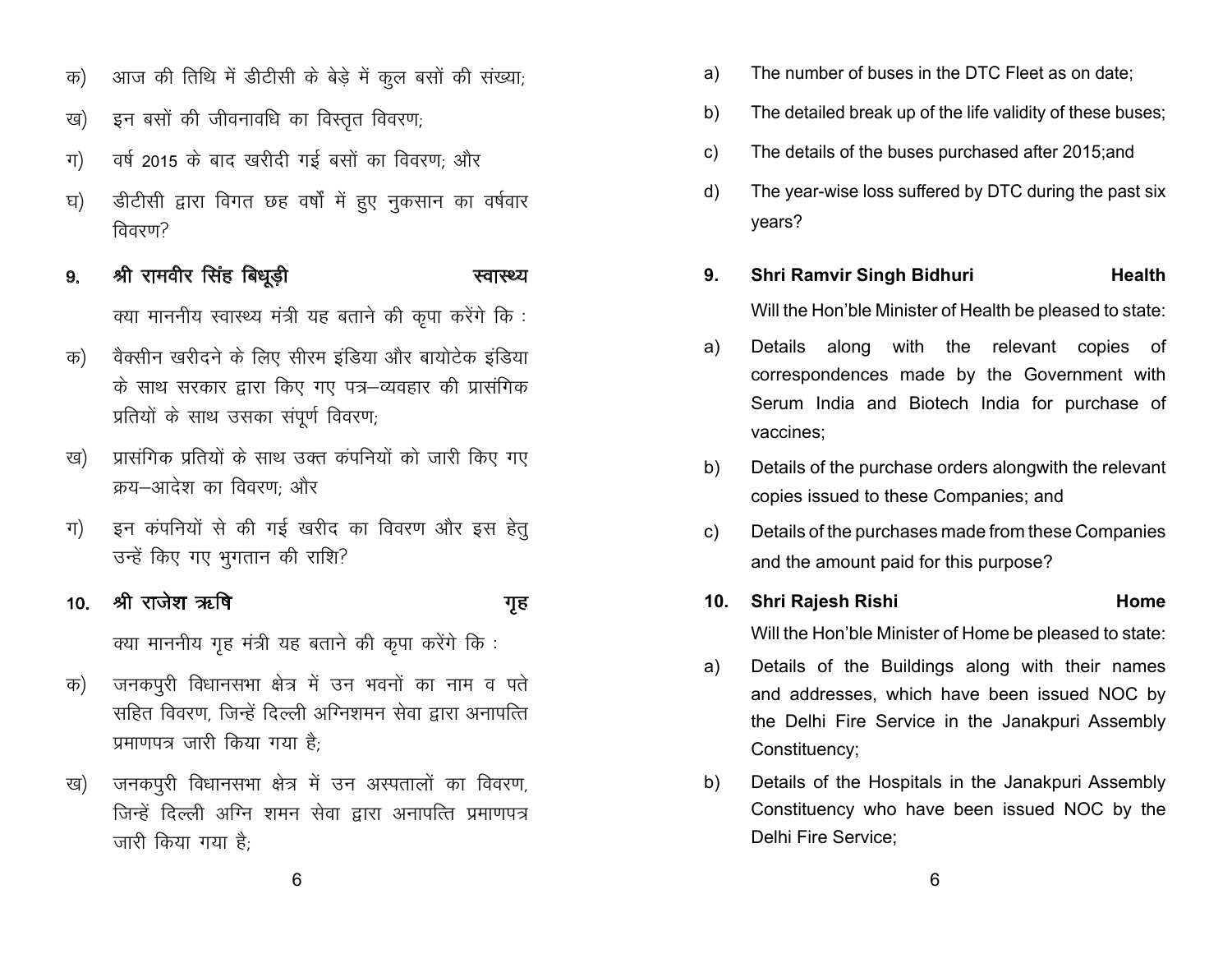- उन भवनों / संस्थानों का विवरण जो वांछित अनापत्ति ग) प्रमाणपत्र के बिना कार्य कर रहे हैं
- ऐसे भवनों / संस्थानों के विरुद्ध की गई या प्रस्तावित कार्रवाई घ) का विवरण: और
- दिल्ली अग्निशमन सेवा द्वारा दर्ज की गई जनकपुरी ङ) विधानसभा क्षेत्र में विगत तीन वर्षों के दौरान आग लगने की घटनाओं का उनके स्थान, पते सहित पूर्ण विवरण?
- श्री ओम प्रकाश शर्मा उच्च शिक्षा  $11<sub>1</sub>$

क्या माननीय उप मुख्यमंत्री यह बताने की कृपा करेंगे कि:

- विगत छह वर्षों के दौरान दिल्ली सरकार द्वारा खोले गए क) दिल्ली विश्वविद्यालय से संबद्ध कॉलेजों की संख्या:
- इन कॉलेजों के नाम व उनके स्थान<sup>.</sup> ख)
- क्या दिल्ली सरकार का इस वर्ष दिल्ली विश्वविद्यालय से  $\pi$ ) संबद्ध कोई नया कॉलेज खोलने का प्रस्ताव है: और
- यदि हाँ, तो उसका विवरण? घ)
- श्री विशेष रवि लोक निर्माण विभाग  $12<sub>1</sub>$ क्या माननीय लोक निर्माण मंत्री यह बताने की कृपा करेंगे कि :
- क्या विभाग को विधायक से प्रधान सचिव (लो.नि.वि.) को क) संबोधित सराय रोहिल्ला स्टेशन के समीप, न्यू रोहतक रोड पर 'फूट ओवर ब्रिज' बनाने संबंधी दिनांक 29.10.2020 का कोई पत्र प्राप्त हुआ है;
- Details of the Buildings/ Institutions who are running C) without the required NOC:
- Details of the action taken or proposed to be taken  $d)$ against these Buildings / institutions; and
- Details of the fire incidents along with the location,  $e)$ addresses during the past three years in the Janakpuri Constituency by the Delhi Fire Service?
- 11. Shri Om Prakash Sharma **Higher Education** Will the Hon'ble Deputy Chief Minister be pleased to state:
- The number of Colleges affiliated to the Delhi University a) opened by Delhi Govt. during the past six years;
- The name and location of these colleges; b)
- Whether the Government proposes to open any new C) College affiliated to the Delhi University in this year; and
- If so, the details thereof? d)
- 12. Shri Vishesh Ravi **PWD**

Will the Hon'ble Minister of PWD be pleased to state:

Whether the Department has received the letter a) from the MLA dated 29.10.2020 addressed to the Principal Secretary (PWD) regarding construction of foot over bridge on New Rohtak Road near Sarai Rohilla Station: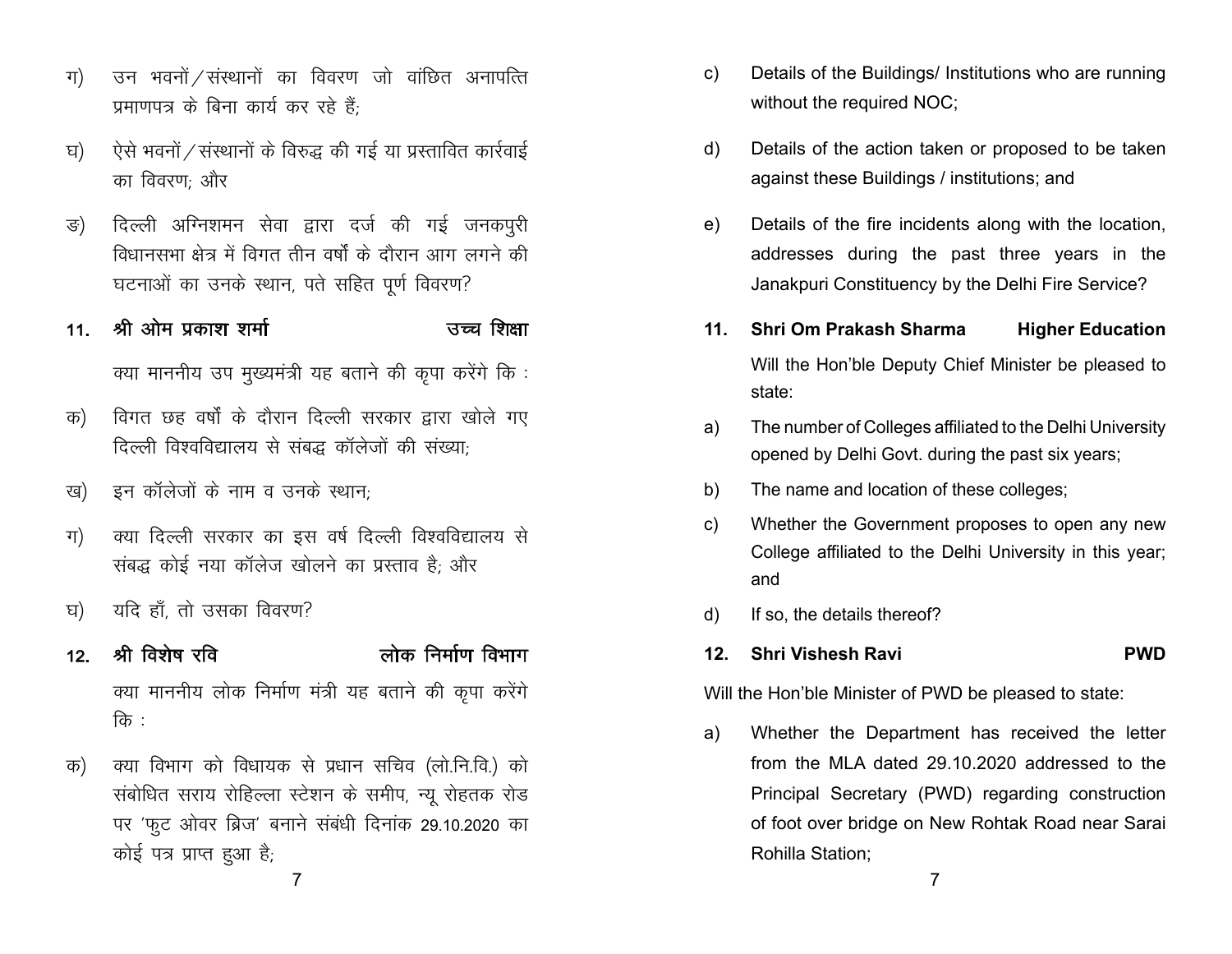- इस पत्र के संबंध में की गई कार्रवाई का विवरण दें; ख)
- क्या विभाग को विधायक से करोलबाग विधानसभा क्षेत्र में ग) यटीटीआईपीईसी परियोजना को रोके जाने संबंधी दिनांक 13.07.2021 का कोई पत्र प्राप्त हुआ है; और
- इस पत्र के संबंध में की गई कार्रवाई का विवरण? ਬ)
- लोक निर्माण विभाग श्री पवन कुमार शर्मा  $13.$

क्या माननीय लोक निर्माण मंत्री यह बताने की कृपा करेंगे कि:

- क्या आदर्श नगर विधानसभा क्षेत्र में रोड संख्या 51 को चौड़ा क) किए जाने का कोई प्रस्ताव है:
- यदि हाँ, तो उसका विवरण और इसे कब तक कार्यान्वित ख) किया जाएगा:
- क्या यह सत्य है कि इस सड़क पर अनधिकृत अतिक्रमण हैं, ग) और
- यदि हाँ, तो इन अतिक्रमणों को हटाने के लिए उठाए जाने घ) वाले कदमों का विवरण?
- श्री अखिलेश पति त्रिपाठी  $14$ राजस्व

क्या माननीय राजस्व मंत्री यह बताने की कृपा करेंगे कि :

मॉडल टाउन सब डिवीजन में उन बोरवेलों का, उन्हें जारी क) किए गए नोटिसों सहित, विवरण जो सील किए जा चुके हैं या जिन्हें सील किया जाना है;

- The action taken on the same and the details thereof; b)
- Whether the Department has received the letter C) from the MLA dated 13.07.2021 regarding putting the UTTIPEC Project on hold in the Karol Bagh Constituency; and
- The action taken on the same and the details thereof?  $d)$
- 13. Shri Pawan Kumar Sharma **PWD**

Will the Hon'ble Minister of PWD be pleased to state:

- Whether there is any proposal to widen Road NO.51 a) in Adarsh Nagar Constituency;
- If so the details thereof and the date by when it will be b) executed;
- Whether it is a fact that there are illegal encroachments  $\mathsf{C}$ on this road; and
- If so the steps being taken to clear these d) encroachments?
- 14. Shri Akhilesh Pati Tripathi **Revenue**

Will the Hon'ble Minister of Revenue be pleased to state:

The details of the borewells sealed or to be sealed in a) the Model Town Sub Division alongwith the details of the notices issued for this purpose;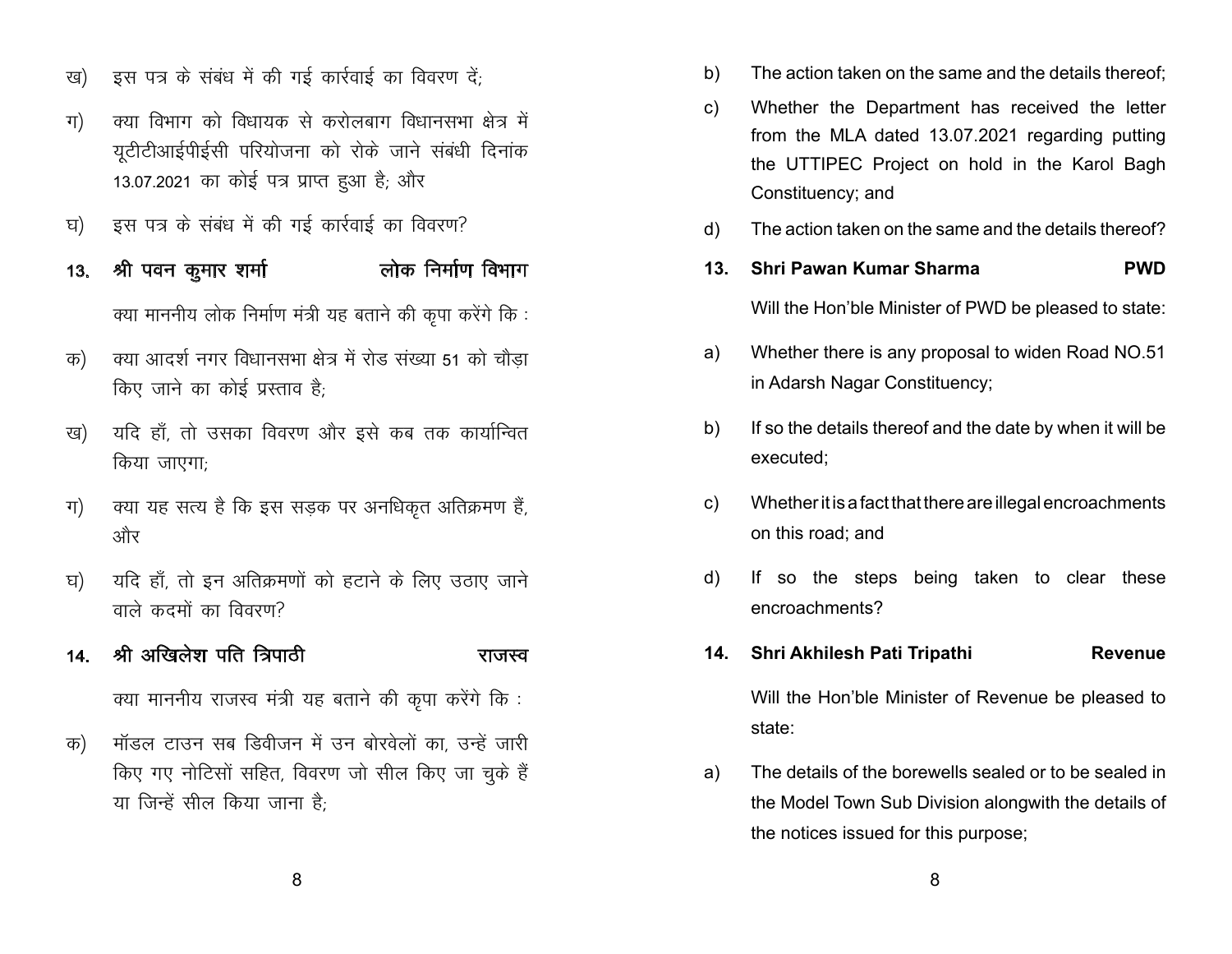- मॉडल टाउन विधानसभा क्षेत्र में सिविल डिफेंस कर्मचारियों ख) को काम पर लगाए जाने हेतू प्राप्त आवेदनों का विवरण तथा इन्हें स्वीकार किए जाने हेतू मानकों की जानकारी देते हुए स्वीकृत और अस्वीकृत आवेदनों का विवरण;
- मॉडल टाउन विधानसभा क्षेत्र में आय प्रमाणपत्र जारी किए ग) जाने हेतु प्राप्त आवेदनों का विवरण तथा इन्हें स्वीकार किए जाने हेतु मानकों की जानकारी देते हुए स्वीकृत और अस्वीकृत आवेदनों का विवरण;
- मॉडल टाउन विधानसभा क्षेत्र में जाति प्रमाणपत्र जारी किए घ) जाने हेतु प्राप्त आवेदनों का विवरण तथा इन्हें स्वीकार किए जाने हेतू मानकों की जानकारी देते हुए स्वीकृत और अस्वीकृत आवेदनों का विवरण;
- विभिन्न अपराधों, जैसे अवैध बोरवेल, प्रदुषण, भवन-निर्माण ङ) सामग्री डालने आदि के लिए जुर्माने के तौर पर वसुल की जा चुकी राशि का विवरण, और
- इन अपराधों के लिए चालान जारी किए जाने के बाद जिन च) दंड राशियों को अभी वसूल किया जाना है, उसका विवरण?
- श्री रघूविंदर शौकीन उच्च शिक्षा  $15.$

क्या माननीय उप मुख्यमंत्री यह बताने की कृपा करेंगे कि:

- क्या नांगलोई विधानसभा क्षेत्र में कॉलेज या उच्च शिक्षा के क) लिए कोई संस्थान खोले जाने का कोई प्रस्ताव है; और
- यदि हाँ, तो उसका विवरण? ख)
- The details of the applications received in Model Town b) Constituency for engaging Civil Defence Volunteers alongwith the details of the number of applications accepted or rejected and the criteria for the same;
- The details of the applications received in the Model  $\mathbf{C}$ Town Sub Division for issue of income certificates alongwith the details of the number of applications accepted or rejected and the criteria for the same;
- The details of the applications received in the Model d) Town Sub Division for issue of caste certificates alongwith the details of the number of applications accepted or rejected and the criteria for the same;
- The details of the revenue received as penalty for e) various offences such as illegal borewells, pollution, dumping of construction material etc; and
- The details of the penalty yet to be recovered after  $f)$ issue of challans for these offences?
- **Shri Raghuvinder Shokeen Higher Education** 15. Will the Hon'ble Deputy Chief Minister be pleased to state:
- Whether there is any proposal to open College a) or Institution of Higher Education in the Nangloi Constituency; and
- If so, the details thereof? b)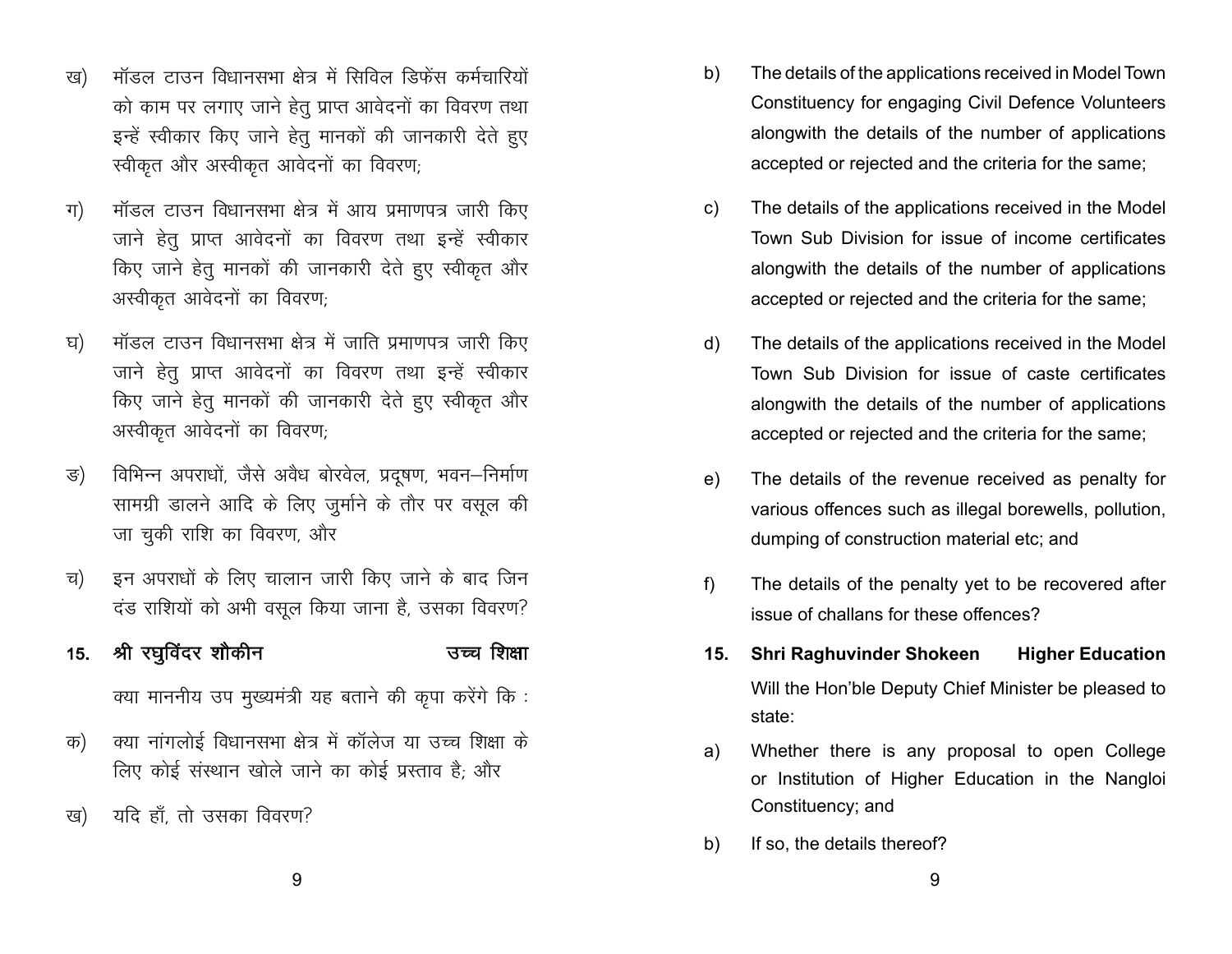### श्री सोमनाथ भारती  $16.$

स्वास्थ्य

क्या माननीय स्वास्थ्य मंत्री यह बताने की कृपा करेंगे कि:

- विभाग द्वारा दिल्ली विकास प्राधिकरण को वर्ष 2014 से अब क) तक भूमि या भूमि-प्रयोग में बदलाव हेतू भेजे गए अनुरोधों का उनके दिनांक तथा प्रत्येक अनुरोध की अद्यतन स्थिति सहित संपूर्ण विवरण:
- अंतरराष्ट्रीय मानकों के अनुरूप रोगी-डॉक्टर अनुपात बनाए ख) रखने हेतू आवश्यक रूप से खोले जाने वाले अस्पतालों, क्लीनिकों, पॉलीक्लीनिकों का विवरण
- सभी अस्पतालों औषधालयों मोहल्ला क्लीनिकों ग) पॉलीक्लिनिकों आदि में सभी वर्गों के, जैसे डॉक्टर, पैरा मेडीकल, सहायक स्टाफ के भरे हुए और रिक्त पदों का विवरण: और
- दिल्ली में बुनियादी ढाँचे और जनबल में आवर्धन सहित घ) समग्र तौर पर स्वास्थ्य सुविधाओं में सुधार हेतु उठाए जा रहे कदमों का विवरण, ताकि अंतरराष्ट्रीय मानकों को पूरा किया जा सके?

### श्री राजकूमार आनंद लोक निर्माण विभाग  $17.$

क्या माननीय लोक निर्माण मंत्री बताने की कृपा करेंगे कि:

क्या आनंद पर्वत क्षेत्र में थान सिंह नगर पंजाबी बस्ती में क) सराय रोहिल्ला स्टेशन के लिए न्यू रोहतक रोड को पार करने हेतु विभाग का कोई फुट ओवर ब्रिज बनाने का प्रस्ताव है;

Will the Hon'ble Minister of Health be pleased to state:

The details of the requests sent to DDA for land or a) conversions of land use since 2014 by the Department along with the date and status of each request;

16. Shri Somnath Bharti

- The details of hospitals, clinics, polyclinics necessary  $b)$ to be opened to ensure that the patient – doctor ratio as per international norms is maintained;
- Details of the number of posts filled and vacant in all  $\mathbf{C}$ categories viz., Doctors, Para medical, support staff in all the Hospitals, Dispensaries, Mohalla Clinic, Polyclinic etc; and
- Steps being taken to improve the overall health facility d) in Delhi including augmentation of infrastructure and manpower so that they meet the international norms.
- Shri Raaj Kumar Anand **PWD** 17.

Will the Hon'ble Minister of PWD be pleased to state:

Whether the Department has any proposal to a) construct a Foot Over Bridge at Than Singh Nagar, Punjabi Basti in the Anand Parbat Area to cross the New Rohtak Road towards the Sarai Rohilla Railway Station:

# **Health**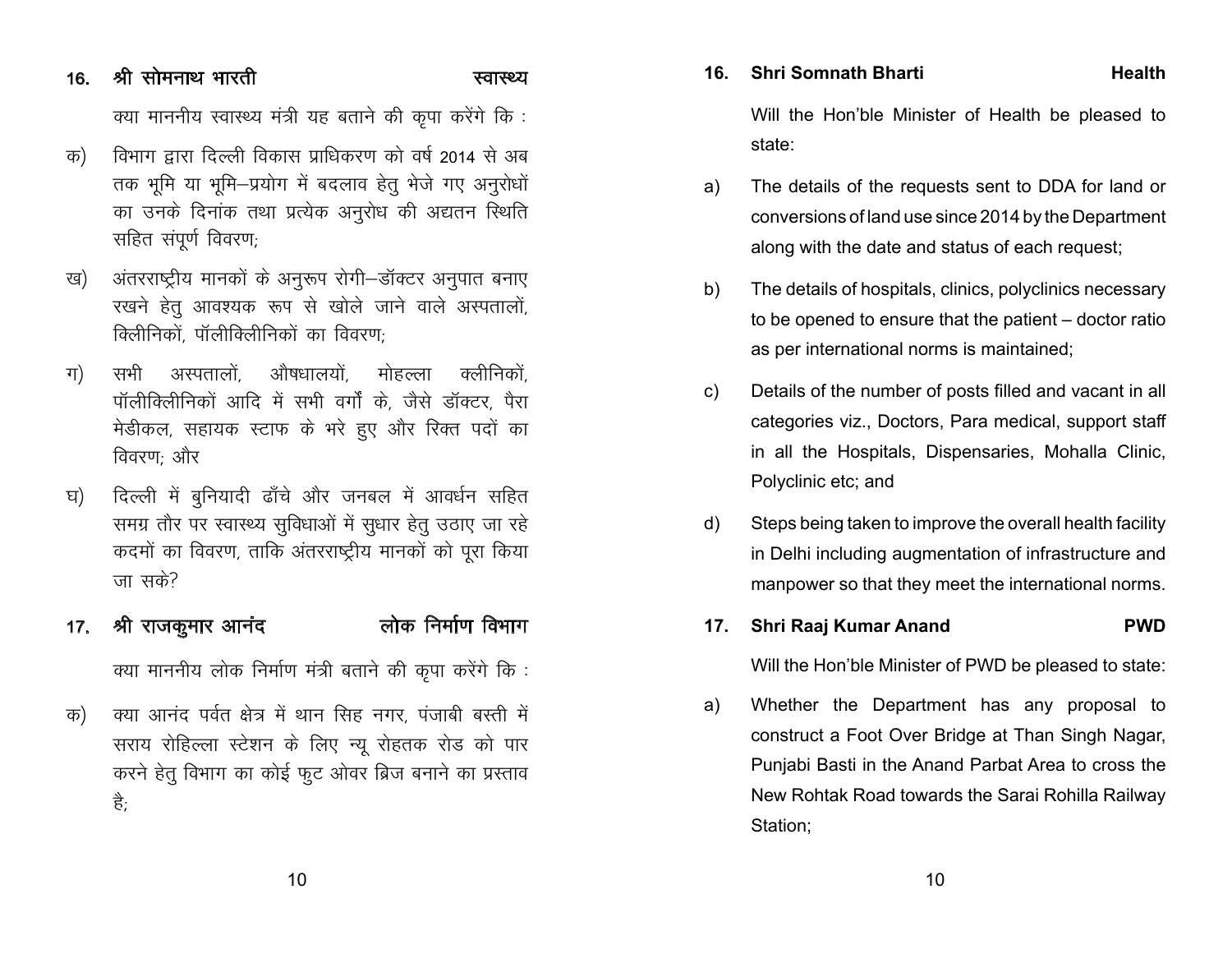- यदि हाँ, तो उसका विवरण दें: ख)
- क्या यह सत्य है कि विधायक के अनुरोध के बावजुद इस ग) परियोजना में विलंब हो रहा है<sup>.</sup> और
- यह परियोजना किस तिथि तक पूरी होगी? घ)
- सूश्री भावना गौड़ उच्च शिक्षा 18.

क्या माननीय उप मुख्यमंत्री यह बताने की कृपा करेंगे कि:

- क्या यह सत्य है कि दिल्ली विश्वविद्यालय के विभिन्न क) कॉलेजों में प्राचार्य के पद रिक्त हैं और उन्हें तदर्थ/ अस्थाई / कार्यवाहक व विशेष कार्याधिकारी के आधार पर भराजा रहा है:
- इनका विवरण कॉलेजवार प्रदान करें: ख)
- क्या यह भी सत्य है कि इन कॉलेजों में अयोग्य व्यक्तियों ग) द्वारा प्राचार्य के रूप में कार्य किए जाने की घटनाएँ भी प्रकाश में आई हैं:
- यदि हाँ, तो उनका विवरण और इस परिपाटी को रोकने के घ) लिए उठाए जाने वाले कदम, और
- इन पदों को तदर्थ /अस्थाई / कार्यवाहक के रूप में भरे जाने ङ) हेतू निर्धारित योग्यता के मानक क्या हैं?
- लोक निर्माण विभाग श्री जय भगवान उपकार 19.

क्या माननीय लोक निर्माण मंत्री यह बताने की कृपा करेंगे कि :

- If so the details thereof; b)
- Whether it is a fact that the project is delayed in spite C) of requests from the MLA; and
- The date by when the project would be completed. d)
- Ms. Bhawna Gaur **Higher Education** 18. Will the Hon'ble Deputy Chief Minister be pleased to state:
- Whether it is a fact that the post of Principals in various a) colleges of Delhi University are lying vacant and they are being filled on adhoc/temporary/officiating basis or by Officers on Special duties;
- The college-wise details may be provided; b)
- $\mathbf{C}$ Whether it is also a fact that instances have come to light of unqualified persons occupying the posts of the Principals in these colleges;
- If yes, the details of the same and the action being d) taken to stop this practice; and
- The elegibility criteria or qualifications prescribed for  $e)$ filling up these posts on adhoc/ temporary/ officiating basis:
- 19. Shri Jai Bhagwan Upkar **PWD**

Will the Hon'ble Minister of PWD be pleased to state: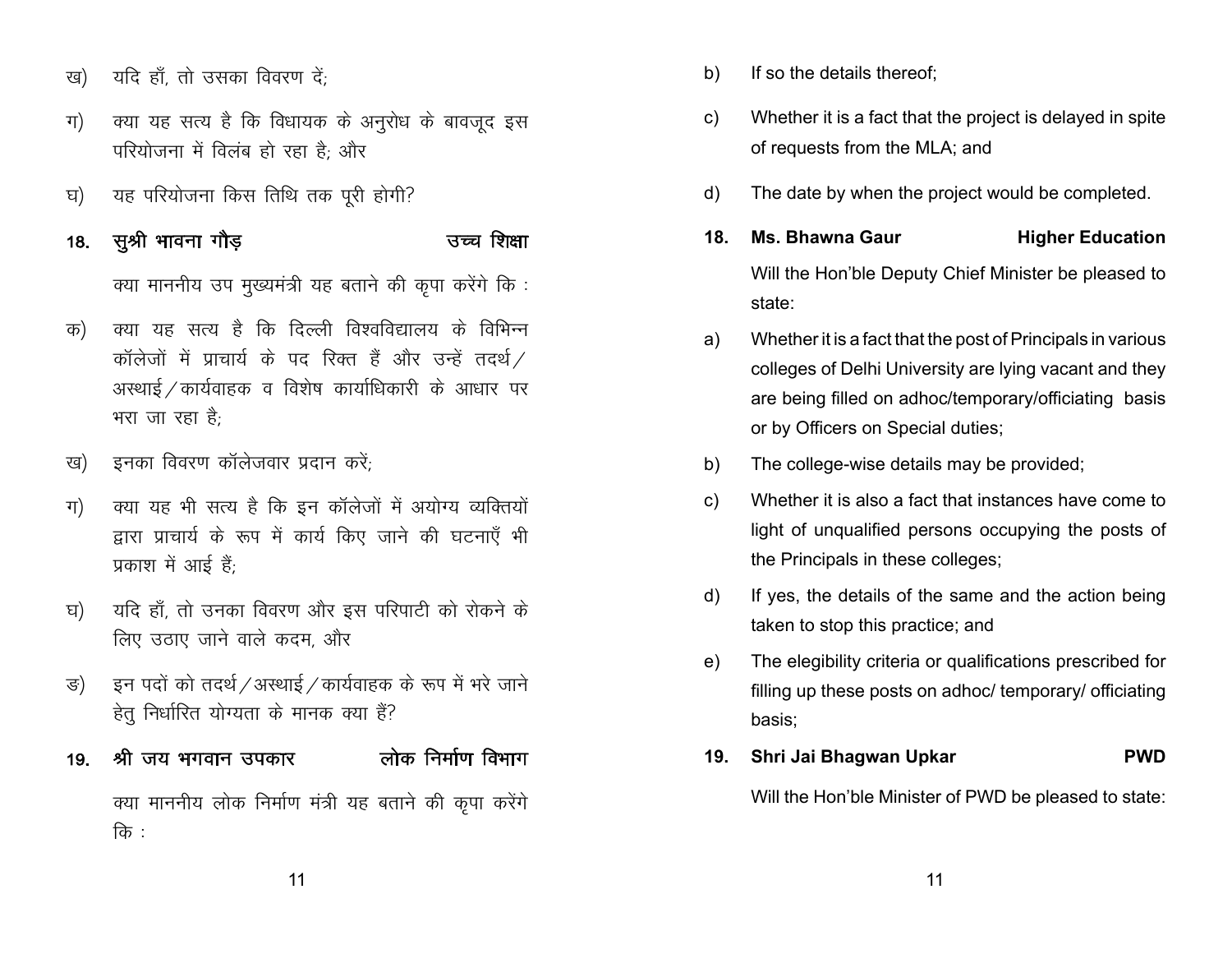- क) क्या बवाना गाँव में बवाना चौक–ओचंदी रोड, बवाना–नरेला तथा बवाना-कंझावला को जोडने के लिए 'एलीवेटेड फलाइओवर' बनाने हेतु विभाग को कोई अनुरोध प्राप्त हुआ है;
- ख) यदि हाँ, तो उसका विवरण दें:
- ग) इस परियोजना को क्रियान्वित किए जाने हेतु उठाए जाने वाले कदम $\cdot$  और
- घ) इस परियोजना के पूरे होने की तिथि क्या है?
- 20. श्री अभय वर्मा का बाद कोक निर्माण विभाग क्या माननीय लोक निर्माण मंत्री यह बताने की कुपा करेंगे  $\theta$
- क) वर्ष 2020–2021 और 2021–2022 में लोक निर्माण विभाग के नालों की सफाई के लिए आवंटित निधि का विवरण:
- ख) वर्ष 2021 में नालों की सफाई के लिए जारी की गई निविदाओं का, उनको जारी किए जाने की तिथि के साथ. संपूर्ण विवरण:
- $\overline{\mathbf{u}}$ ) क्या ये कार्य पूरे हो गए हैं;
- घ) साउथ गणेश पार्क, रेलवे गेट के पास, पीडब्ल्युडी रोड, आरओबी 36 में जल भराव को रोकने हेतु उठाए जाने वाले कदम:
- ङ) बार-बार शिकायत किए जाने के बाद भी इस संबंध में कोई कार्रवाई न किए जाने के क्या कारण हैं;
- a) Whether the Department has received a request for construction of elevated flyover at Bawana Village connecting Bawana Chowk-Auchandi Road, Bawana – Narela and Bawana-Kanjhawla;
- b) If so, the details thereof;
- c) The steps being taken to execute the project; and
- d) The date by when the project would be completed?
- **20. Shri Abhay Verma PWD**

Will the Hon'ble Minister of PWD be pleased to state;

- a) The details of the funds allotted for cleaning of PWD drains during the year 2020-2021 and 2021-2022;
- b) Details of the tender issued for cleaning of drains in the year 2021 along with the dates when they were issued;
- c) Whether these works have been completed;
- d) Steps being taken to prevent water logging in PWD Road ROB-36, near South Ganesh Park Railway Gate;
- e) Reasons for not taking action on this in spite of repeated complaints;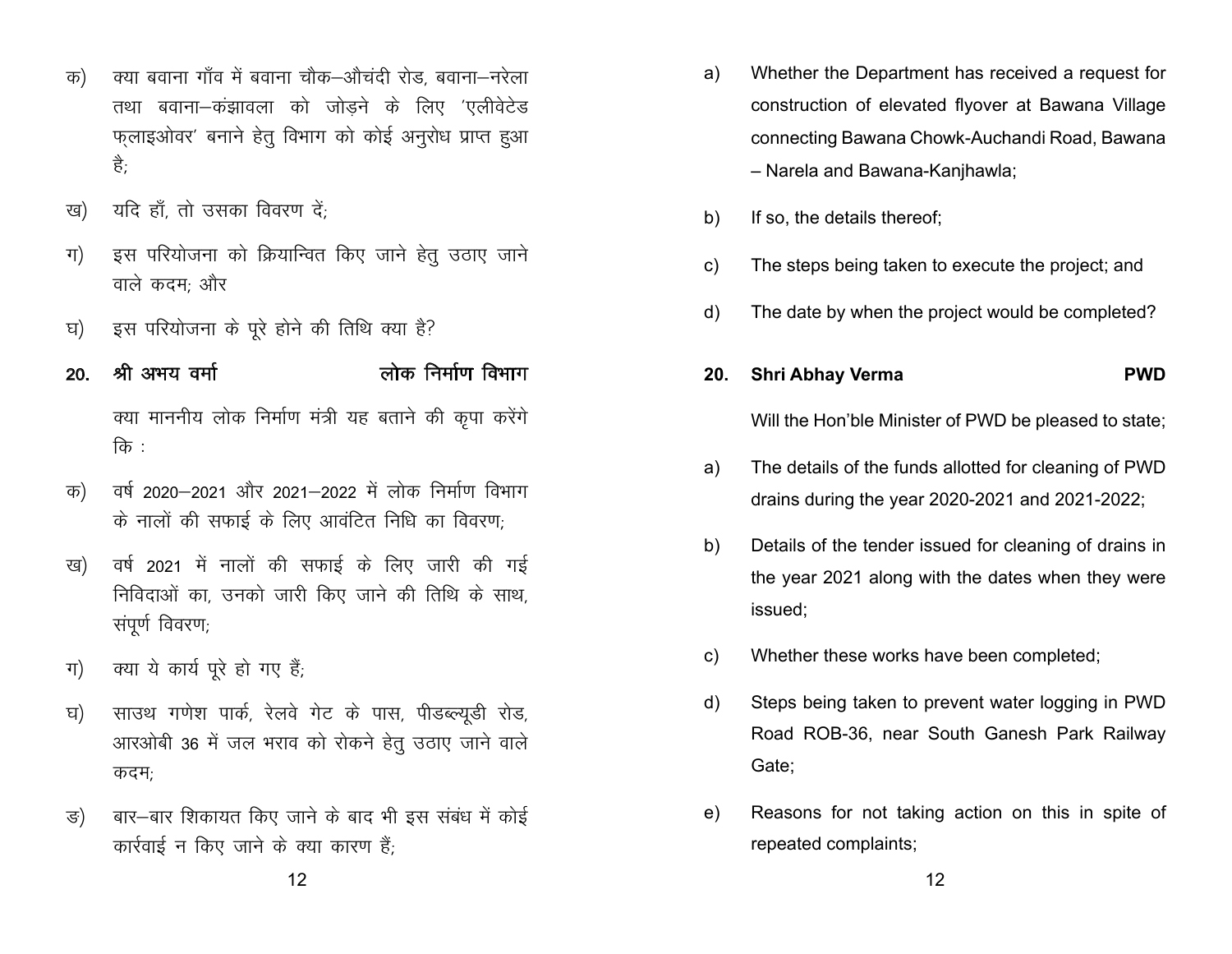- च) विकास मार्ग के सौंदर्यीकरण परियोजना, जिसे अक्टूबर 2020 में रोक दिया गया था, की वर्तमान स्थिति क्या है, साथ ही बिजली के खंभों के स्थान पर भूमिगत केबलिंग के कार्य की अद्यतन स्थिति; और
- छ) ये कार्य कब तक पूरे हो जाएँगे?

राज कुमार सचिव

- f) Status of the beautification project of Vikas Marg which is held up since October 2020 including the work of underground cabling instead of electricity poles; and
- g) By when will these works be completed?

**Raj Kumar Secretary**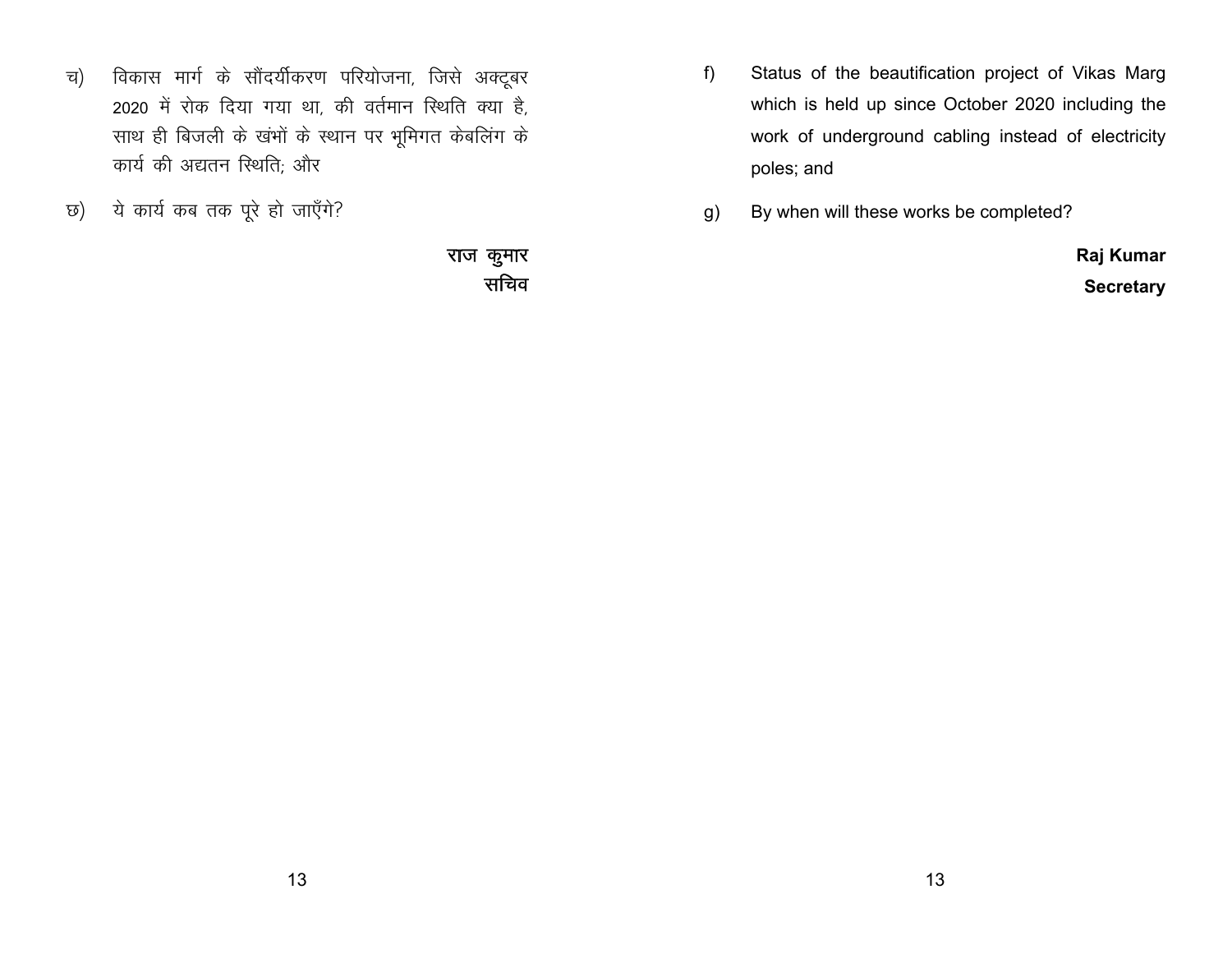# विधान सभा

# राष्ट्रीय राजधानी क्षेत्र दिल्ली

लिखित उत्तरों के लिए प्रश्नों की सूची

वीरवार, 29 जुलाई, 2021 / 7 श्रावण, 1943 (शक)

## कुल प्रश्न : 71

लोक निर्माण विभाग श्री अजय महावर  $1<sub>1</sub>$ 

क्या माननीय लोक निर्माण मंत्री यह बताने की कृपा करेंगे कि:

जनता के लार्जेस्ट इन्टरेस्ट और मॉग को देखते हुए क) गामडी मेन रोड के चौडीकरण के लिए सरकार ने क्या कदम उठाये हैं और भविष्य में इसके कियान्वयन की क्या योजना है?

### श्री संजीव झा लोक निर्माण विभाग  $2<sub>1</sub>$

क्या माननीय लोक निर्माण मंत्री यह बताने की कृपा करेंगे कि:

- क्या बुराड़ी विधानसभा क्षेत्र में नए CCTV कैमरे क) उपलब्ध करवाए जाने की सरकार की कोई योजना है;
- पूर्व में लगाए गए सीसीटीवी कैमरों को ठीक करने ख) की जिम्मेदारी किस एजेंसी की है;
- क्या यह सत्य है कि बुराड़ी विधानसभा क्षेत्र में अभी ग) तक स्थानीय RWA को इन कैमरों के पासवर्ड उपलब्ध नहीं करवाये गए हैं: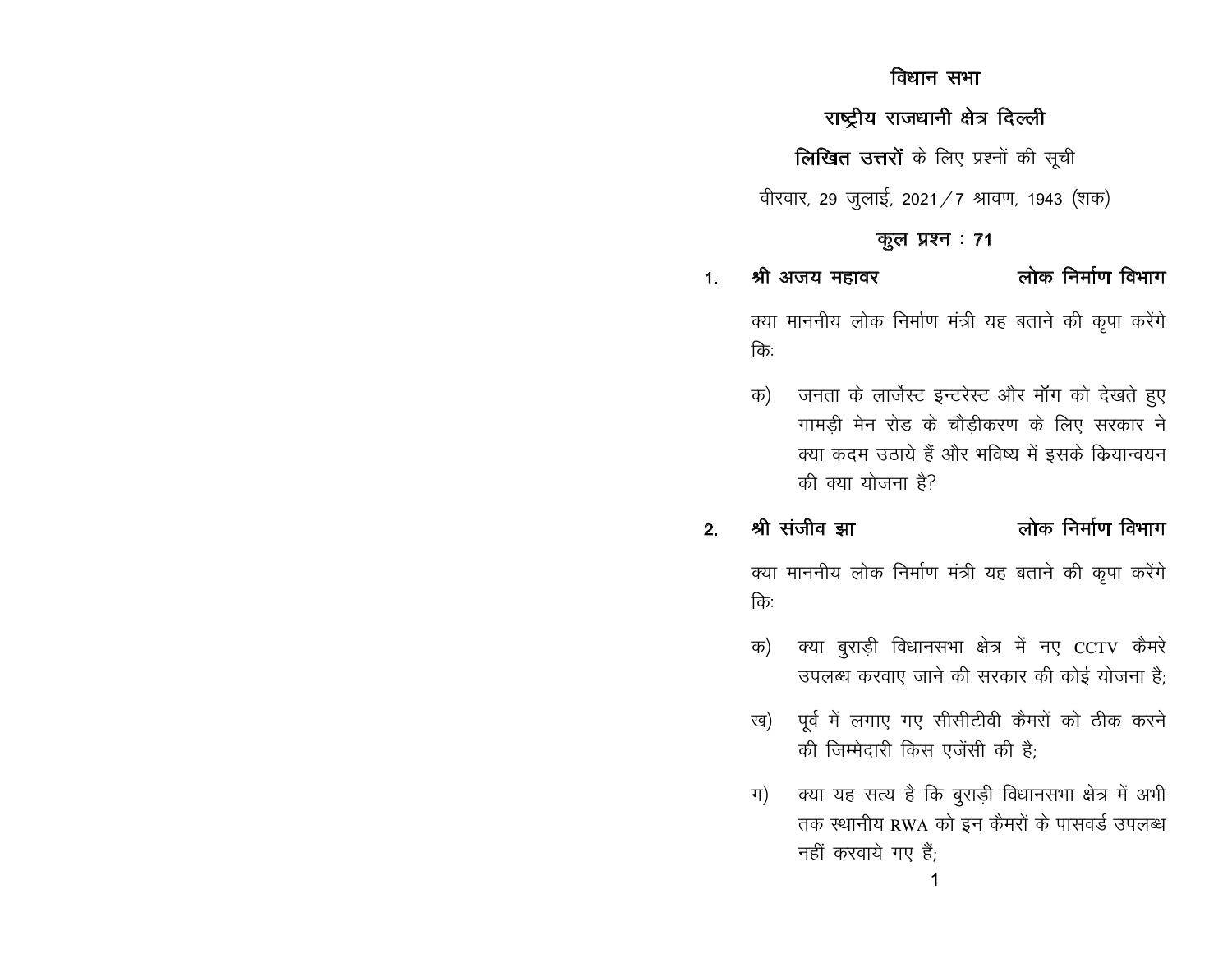- यदि हाँ, तो इन कैमरों के पासवर्ड कब तक स्थानीय ਬ) RWA को उपलब्ध करवाने की योजना है: और
- क्या कैमरा खराब होने की स्थिति में या अन्य समस्या ङ) के समाधान के लिए कोई हेल्पलाइन नंबर जारी किया गया है; और
- च) यदि हां, तो पूर्ण विवरण दें?

### लोक निर्माण विभाग श्री नरेश यादव  $3<sub>1</sub>$

क्या माननीय लोक निर्माण मंत्री बताने की कृपा करेंगे कि:

- क्या यह सत्य है कि महरौली—महिपालपूर रोड पर क) रख-रखाव संबंधी विभिन्न कार्य पिछले कुछ महीनों से प्रगति पर हैं:
- ख) इन कार्यों के कब तक पूरा होने की संभावना है;
- क्या सरकार इस बात से अवगत है कि इस सडक ग $\big)$ का पुनर्निमाण आवश्यक है, और केवल पैच वर्क से काम नहीं चलेगा: और
- यदि हाँ, तो क्या सरकार इस सड़क का पुनर्निमाण घ) कराएगी?
- लोक निर्माण विभाग श्री धर्मपाल लाकडा  $4.$

क्या माननीय लोक निर्माण मंत्री यह बताने की कृपा करेंगे कि:

क) क्या यह सत्य है कि मुण्डका विधानसभा की 108

कच्ची कालोनियों में पानी की निकासी के लिए सिर्फ दो ड्रेन हैं (के.एन.एस ड्रेन और मदनपुर ड्रेन) जो कि बहुत ही छोटी है जिसके कारण बारिश होने पर तो यहां जलभराव की भीषण समस्या रहती है:

- क्या यह सत्य है कि इन दो ड़ेनों के अलावा सरकार ख) की यहां 4 नई ड्रेन बनाने की योजना है जिससे गंदे पानी को सीधा नजफगढ ड्रेन तक पहुंचाया जा सके: और
- यदि हां, तो इन परियोजनाओं पर कब तक कार्यवाही ग) शुरू होगी?

### श्री अनिल कुमार बाजपेई लोक निर्माण विभाग  $5<sub>1</sub>$

क्या माननीय लोक निर्माण मंत्री यह बताने की कृपा करेंगे कि:

- दिल्ली की 70 विधान सभाओं में से किन–किन क) विधान सभाओं में वाई-फाई और सीसीटीवी कैमरे प्रथम चरण और दूसरे चरण में लगाये गये हैं;
- किन–किन विधान सभाओं में अभी तक सीसीटीवी ख) और वाई–फाई लगाने के लिए अभी तक सर्वे का काम नहीं हुआ है और किस-किस विधान सभा में सीसीटीवी और वाई-फाई नहीं लगाया गया है; और
- जिन विधान सभाओं में अभी तक सीसीटीवी और ग $\big)$ वाई–फाई नहीं लगाये गये हैं, वहां यह काम कब तक

2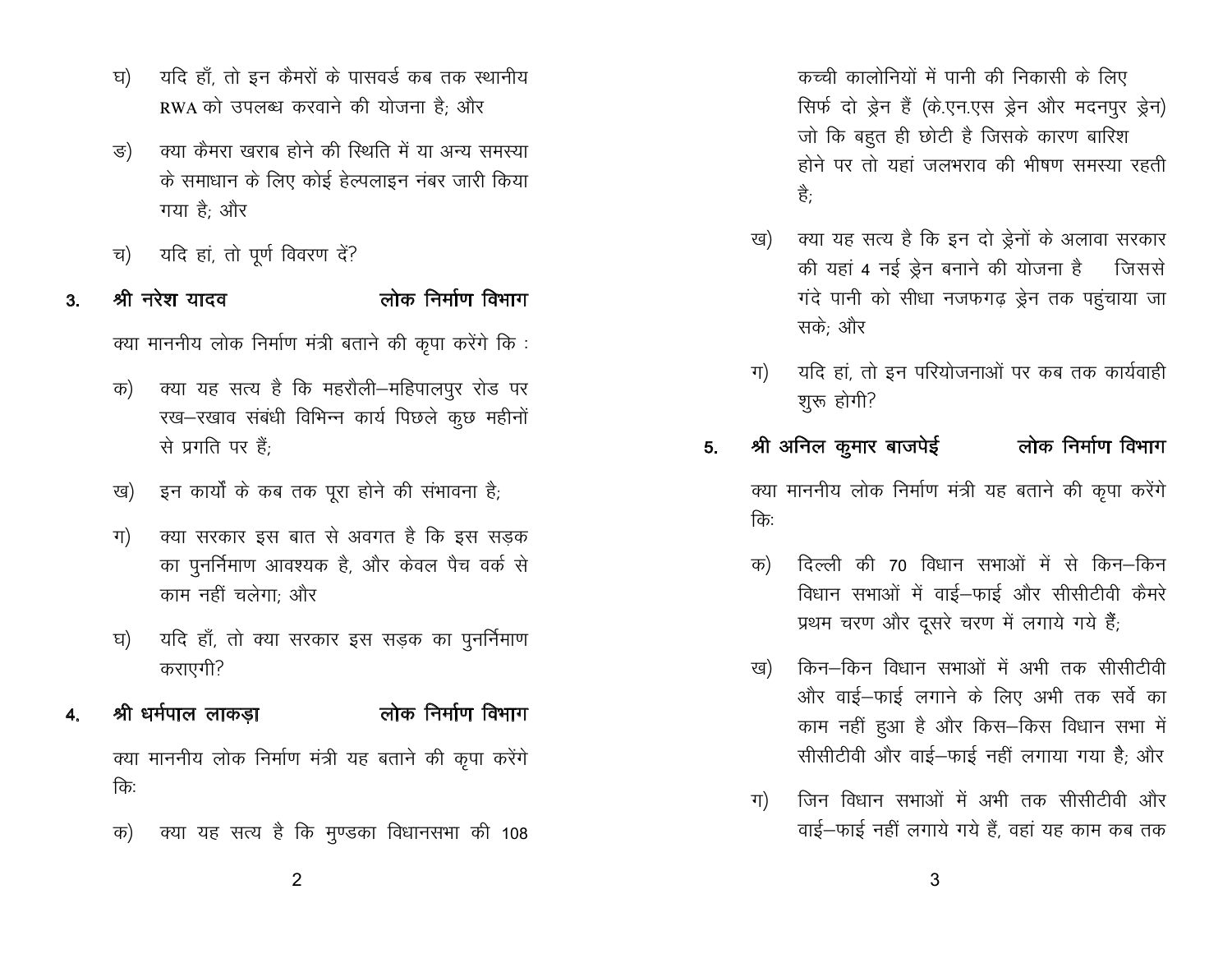शुरू हो जायेगा?

लोक निर्माण विभाग श्री जितेन्द्र महाजन 6.

क्या माननीय लोक निर्माण मंत्री यह बताने की कृपा करेंगे कि:

- क्या यह सत्य है कि रोहतास नगर विधान सभा क्षेत्र क) के अंतर्गत डीटीटीडीसी द्वारा रोड नंबर 68 पर एक फलाई ओवर तथा एक रोड अंडर ब्रिज बनाया गया है;
- इस फलाई ओवर और रोड अंडर ब्रिज को बनाने में ख) जो भी कमियां पायी गयी है, इसके लिए गैमन इंडिया लिमिटेड तथा संबंधित अधिकारियों के विरूद्ध क्या कार्रवाई की गई है:
- क्या इस फलाई ओवर को भारी वाहनों के लिए पनः  $\pi$ ) खोलने के लिए प्रयास किए जा रहे हैं: और
- यदि हां, तो इसको पुनः कब तक खोल दिया जाएगा? घ)
- लोक निर्माण विभाग श्री जितेन्द्र महाजन  $\overline{7}$ .

क्या माननीय लोक निर्माण मंत्री यह बताने की कृपा करेंगे कि:

- दिल्ली में पिछले छह सालों में कितने फलाई ओवरों क) की नींव रखी गई है:
- ख) इनमें से कितने फलाई ओवर बनकर तैयार हो गए हैं;
- बाकी फलाई ओवरों की क्या स्थिति है; और ग)
- प्रत्येक फलाई ओवरों पर कूल कितना खर्च हुआ है? घ)
- श्री जितेन्द्र महाजन लोक निर्माण विभाग  $8<sub>1</sub>$

क्या माननीय लोक निर्माण मंत्री यह बताने की कृपा करेंगे कि:

- रोहतास नगर विधान सभा क्षेत्र में लोनी रोड, बाबरपूर क) रोड, मंडोली रोड को चौड़ा करने की सरकार की क्या योजना है:
- यदि हां, तो इस रोड को कब तक चौड़ा कर दिया ख) जाएगा:
- केशव चौक से जाफराबाद तक रोड नंबर–65 से ग) अतिक्रमण को हटाने की सरकार की क्या योजना है
- क्या यह सत्य है कि इस रोड से संबंधित कोई कोर्ट ਬ) केस किसी भी माननीय न्यायालय में विचाराधीन है: और
- यदि हां, तो उसका विवरण क्या है? ड)
- श्री ओम प्रकाश शर्मा लोक निर्माण विभाग  $9<sub>1</sub>$ क्या माननीय लोक निर्माण मंत्री यह बताने की कृपा करेंगे कि:
	- दिल्ली में पीडब्ल्यूडी की कितनी सड़कें टूटी पड़ी हैं; क)
	- क्या वर्ष 2021–22 में इन टूटी हुई सड़कों के ख)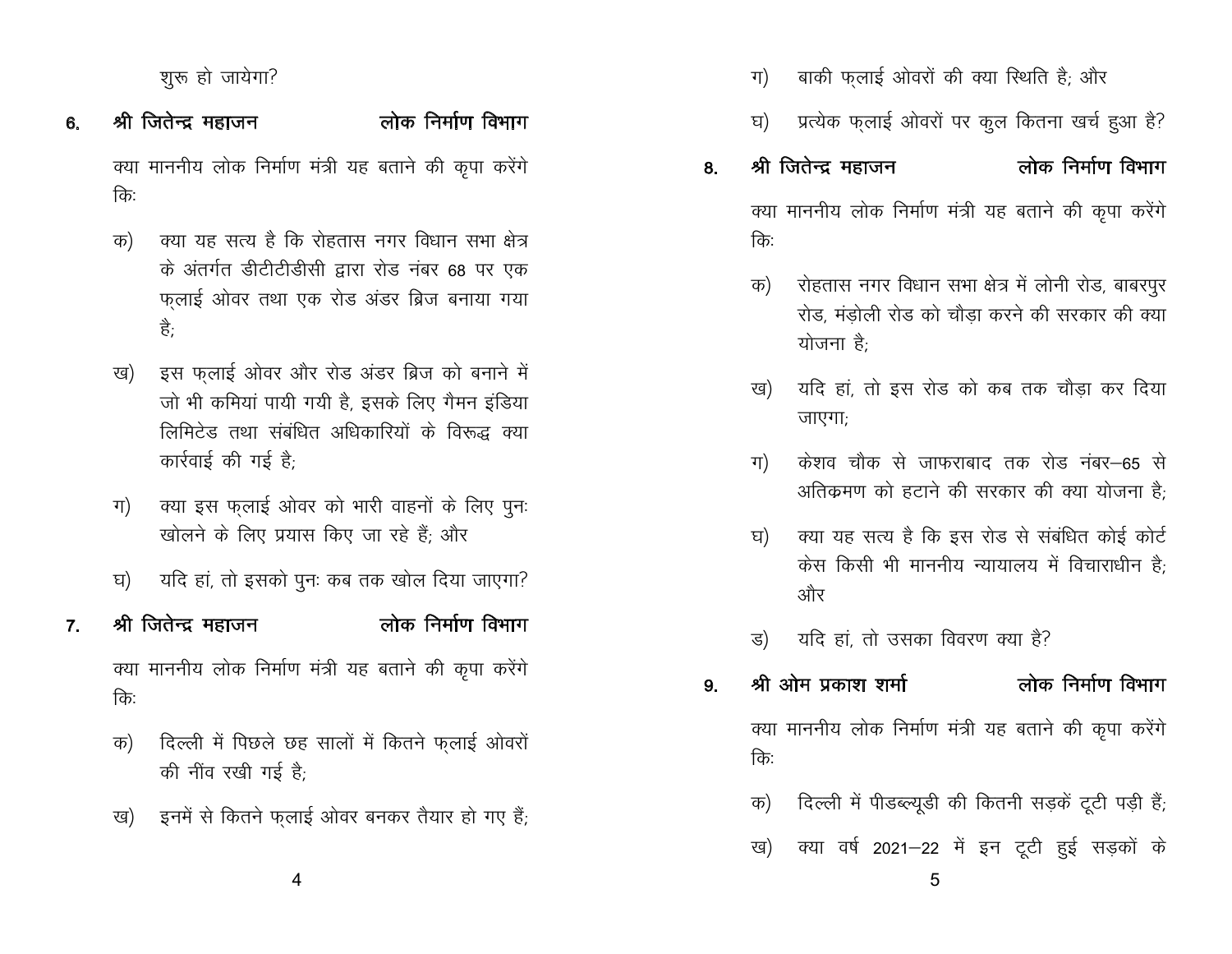पुनर्निर्माण की कोई योजना है; और

जिन सड़कों के पुनर्निर्माण की योजना है, वे कौन–सी ग) हैं और उनके पुनर्निर्माण पर कितनी राशि व्यय की जाएगी. विधान सभावार विवरण उपलब्ध कराएं?

10. सुश्री भावना गौड लोक निर्माण विभाग

> क्या माननीय लोक निर्माण मंत्री यह बताने की कृपा करेंगे कि:

- पालम विधान सभा के अंतर्गत लोक निर्माण विभाग क) की कौन कौन सी डिविजन वर्तमान में कार्यरत हैं
- उपरोक्त डिविजन में कार्यरत अधिकारियों का पूर्ण ख) विवरण दें:
- 2015 से अब तक लोक निर्माण विभाग की किस—किस ग) डिविजन ने पालम विधान सभा में कौन–कौन सा कार्य किया तथा उन पर खर्च होने वाली धनराशि का पूर्ण विवरण दें;
- दादा देव अस्पताल में लोक निर्माण विभाग द्वारा किये घ) जा रहे कार्य में अभी कितना कार्य हुआ और कितना कार्य लम्बित है और उसे पूर्ण करने की अवधि क्या ੜ੍ਹੇ
- पालम विधान सभा के अंतर्गत लोक निर्माण विभाग ड.) द्वारा बनाई जा रही स्कूल की बिल्डिंग अभी किस अवस्था में है, कितना कार्य हुआ और कितना निर्माण शेष है और उसे पूर्ण करने की अवधि क्या है; और
- भास्कराचार्य कॉलेज में लोक निर्माण विभाग द्वारा च) 2015 से अब तक क्या क्या कार्य किये गये. कितनी धनराशि खर्च हुई है, पूर्ण विवरण दें?
- लोक निर्माण विभाग 11. श्री सोमनाथ भारती

क्या माननीय लोक निर्माण मंत्री बनाने की कृपा करेंगे कि :

- 'वर्क एस्टीमेट' के 50 प्रतिशत से भी कम पर निविदाओं क) का आवंटन क्यों किया जा रहा है:
- कई परियोजनाओं में ईएमडी को हटा दिया गया है। ख) कार्य निष्पादन गारंटी केवल 3 प्रतिशत है। ऐसे में इंजीनियर गुणवत्ता के साथ समयबद्ध तरीके से कार्य कैसे पूरा कर पाएँगे:
- लोक निर्माण विभाग के सभी विभागों में बड़ी संख्या  $\pi$ ) में पद रिक्त हैं। उन्हें कब तक भरा जाएगा:
- लोक निर्माण विभाग के विभिन्न विभागों और अन्य ਬ) एजेंसियों के बीच कोई तालमेल नहीं है, इस कमी को दूर करने के लिए क्या कदम उठाए जा रहे हैं;
- सरकारी विभागों और निजी इकाइयों द्वारा लो.नि.वि. ङ) की सड़कों पर बड़े पैमाने पर अतिक्रमण को हटाने के लिए नगर निगम और पुलिस सहयोग प्राप्त करने हेतू क्या कदम उठाए जा रहे हैं;
- मालवीय नगर विधान सभा क्षेत्र में पेडों की छटाई के च) लिए सरकार की क्या योजना हैं: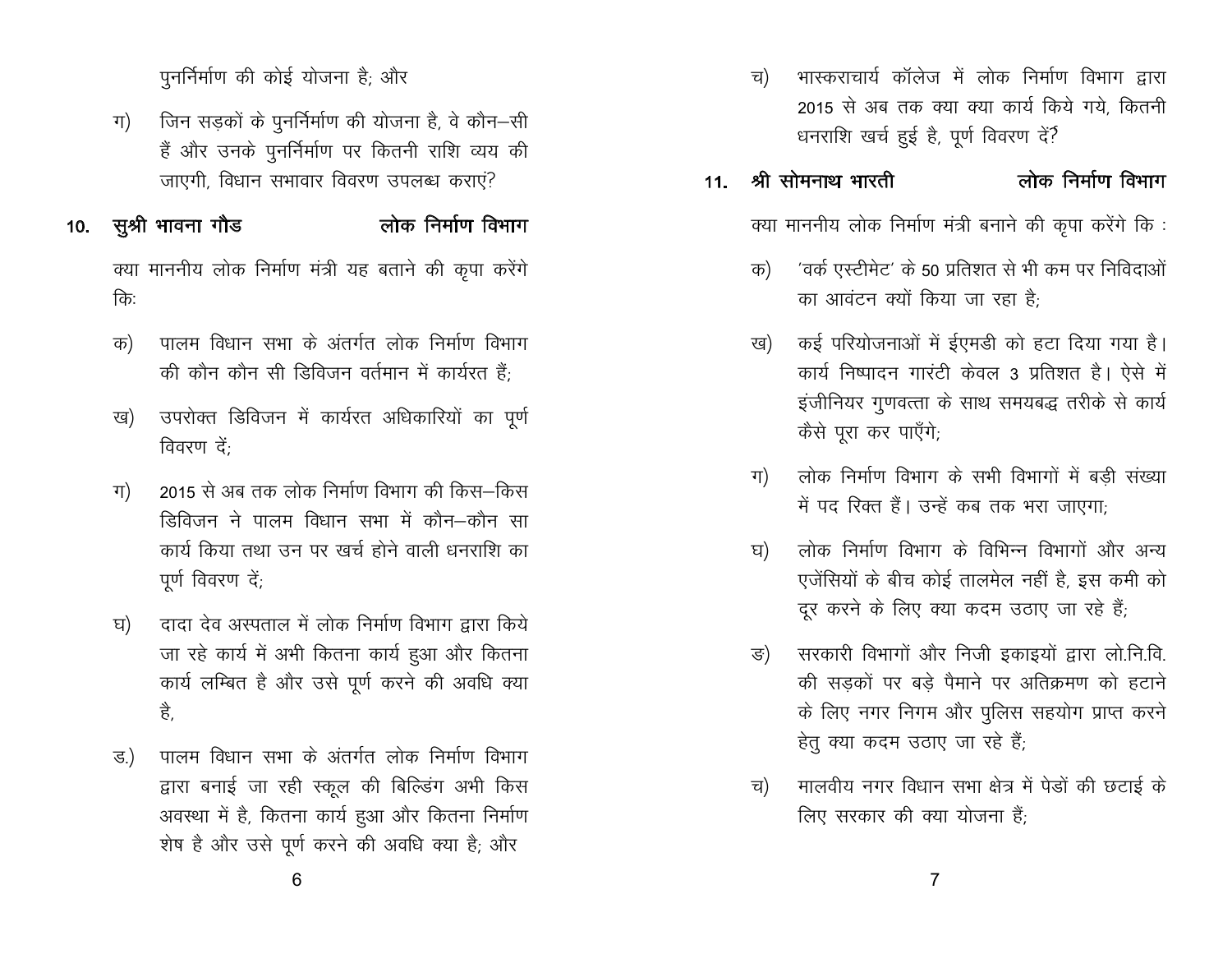- क्या इस संबंध में कोई सर्वेक्षण और संबन्धित विभाग ত) की अनुमति ली गई है ; और
- ज) क्या इस संबंध में कोई निविदा आबंटित की गई है?

श्री पवन कुमार शर्मा लोक निर्माण विभाग 12.

क्या माननीय लोक निर्माण मंत्री यह बताने की कृपा करेंगे क्ति:

- क्या यह सत्य है कि अंडरपास पर बरसाती पानी की क) निकासी को संचालित करने के लिए पूर्णतः स्वचालित रिमोट कंट्रोल (मिंटो ब्रिज जैसी) पम्पिंग व्यवस्था भी किये जाने की सरकार की योजना है: और
- ख) यदि हां, तो क्या इसमें आजादपुर फलाईओवर अंडरपास भी शामिल है?

### लोक निर्माण विभाग 13. श्री पवन कुमार शर्मा

क्या माननीय लोक निर्माण मंत्री यह बताने की कुपा करेंगे किः

- क्या यह सत्य है कि आदर्श नगर विधानसभा क्षेत्र क) के मजलिस पार्क मेट्रो स्टेशन के पीछे व मालिक राम टण्डन रोड़ के सम्मुख खाली पड़ी ज़मीन का हस्तांतरण दिल्ली मेट्रो द्वारा किया गया है;
- यदि हाँ, तो कुल कितनी जमीन का हस्तांतरण किया ख) गया है व कितनी समयावधि के लिए किया गया है:
- हस्तांतरण के पश्चात् कुल कितनी जमीन शेष बची ग)

है. उसका क्षेत्रफल कितना है<sup>.</sup>

- हस्तांतरण के पश्चात बची हुई जमीन की वर्तमान घ) रिथति क्या है: और
- बची हुई शेष जमीन को लेकर क्या कोई अन्य प्रस्ताव ङ) आपेक्षित है?

### लोक निर्माण विभाग 14. श्री सुरेन्द्र कुमार

क्या माननीय लोक निर्माण मंत्री यह बताने की कृपा करेंगे कि:

- गोकलपुर विधान सभा क्षेत्र के अन्तर्गत वजीराबाद क) रोड पर विभिन्न कार्यों के लिए लोक निर्माण विभाग द्वारा किन—किन मदों के अन्तर्गत कितना—कितना फण्ड दिया गया है:
- क्या वजीराबाद मेन रोड पर डीटीसी नन्द नगरी डिपो ख) के सामने फलाईओवर अथवा अण्डरपास बनाने की कोई योजना है; और
- यदि हॉ तो यह कार्य कब से आरम्भ होने की सम्भावना ग $\big)$ है और कब तक इसे पूरा कर लिया जायेगा?
- 15. श्री ऋतुराज गोविन्द लोक निर्माण विभाग
	- क्या माननीय लोक निर्माण मंत्री यह बताने की कुपा करेंगे कि:
	- क्या किराड़ी विधान सभा क्षेत्र में सुखी नहर (बाबा क) विद्यापति मार्ग) सड़क पर कोई रेलवे अंडर पास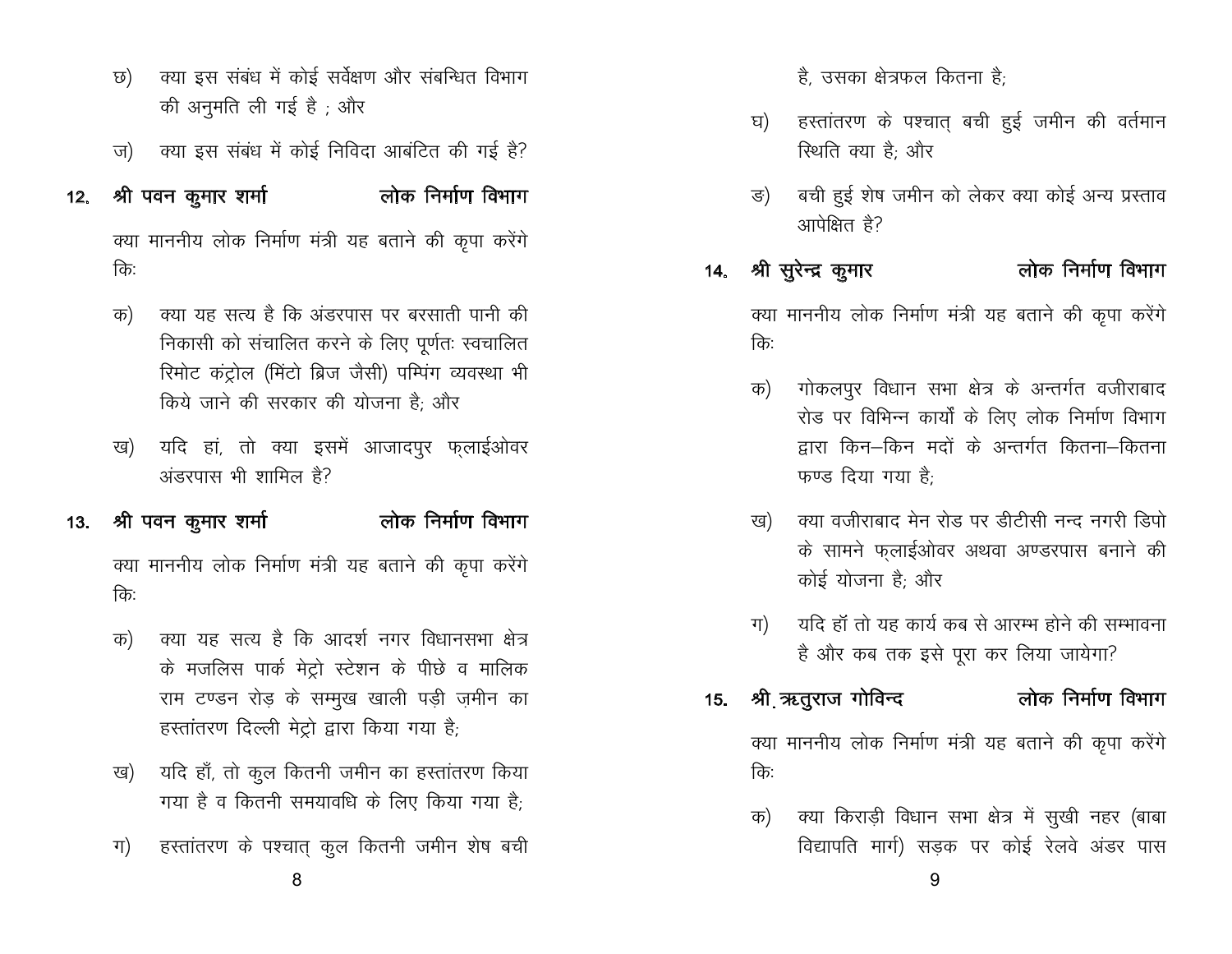बनाने की योजना है.

- ख) यदि हां तो इसका पूर्ण विवरण दें, और
- यदि नहीं तो इसके क्या कारण हैं ? ग)
- श्रीमती प्रमिला धीरज टोकस लोक निर्माण विभाग  $16.$

क्या माननीय लोक निर्माण मंत्री यह बताने की कृपा करेंगे कि:

- आर.के. पुरम विधानसभा क्षेत्र में बेनिटो जुआरेज मार्ग क) पर अंडरपास के पुरा होने का अनुमानित समय क्या ੜ੍ਹੇ $\cdot$
- आरटीआर मार्ग फ्लाई ओवर के एलीवेटेड रोड के ख) निर्माण के दौरान बसंत एनक्लेव की गिर गयी दीवार को विभाग कब तक पूर्ण रूप से बना लेगा;
- आरटीआर मार्ग पर निर्यात भवन बसंत अर्पामेंट से ग $\big)$ लेकर बसंत गांव तक के पीडब्ल्युडी की जमीन पर पैदल चलने वालों, साईकिल सवारों और दुपहिया चालकों की सुविधा के लिए विभाग कब तक सर्विस रोड बनाएगा, पूर्ण विवरण दें;
- क्या यह सत्य है कि आरटीआर मार्ग पर बने फुटओवर घ) ब्रिज पर पेड़ की एक शाखा गुजरने के कारण पुल का संचालन नहीं हो पा रहा है; और
- विभाग कब तक इस शाखा को हटाकर पूल को चालू ड.) करेगा?

17. श्री जरनैल सिंह

### स्वास्थ्य

क्या माननीय स्वास्थ्य मंत्री यह बताने की कृपा करेंगे कि:

- दिल्ली सरकार द्वारा पूरी दिल्ली में कुल कितने क) कोविड वैक्सीनेशन सेंटर चलाए जा रहे हैं:
- क्या यह सत्य है कि कई बार वैक्सीन की उपलब्धता ख) न होने पर सेंटर पर वैक्सीन सेवा बंद रही
- सेंटर पर वैक्सीन उपलब्ध न होने के क्या कारण हैं: ग) और
- किन सेंटर्स पर यह सेवा कब—कब बंद रही, इसका घ) विवरण दिया जाए?
- 18. श्री अजय महावर स्वास्थ्य

क्या माननीय स्वास्थ्य मंत्री यह बताने की कुपा करेंगे कि:

- सीएसआर और केन्द्र की योजनाओं को छोडकर क) दिल्ली सरकार ने स्वयं अपने फण्ड से कितने नये आक्सीजन प्लान्ट लगाये हैं:
- पिछले सात सालों में दिल्ली सरकार ने कितने नये रव) अस्पतालों का निर्माण किया है:
- दिल्ली सरकार द्वारा आयुष्मान योजना अभी तक लागू ग) न करने के क्या कारण हैं:
- क्या यह सत्य है कि कोरोना काल में दिल्ली के घ) मोहल्ला क्लीनिक्स में कोविड टेस्ट नहीं किये गए;

 $10$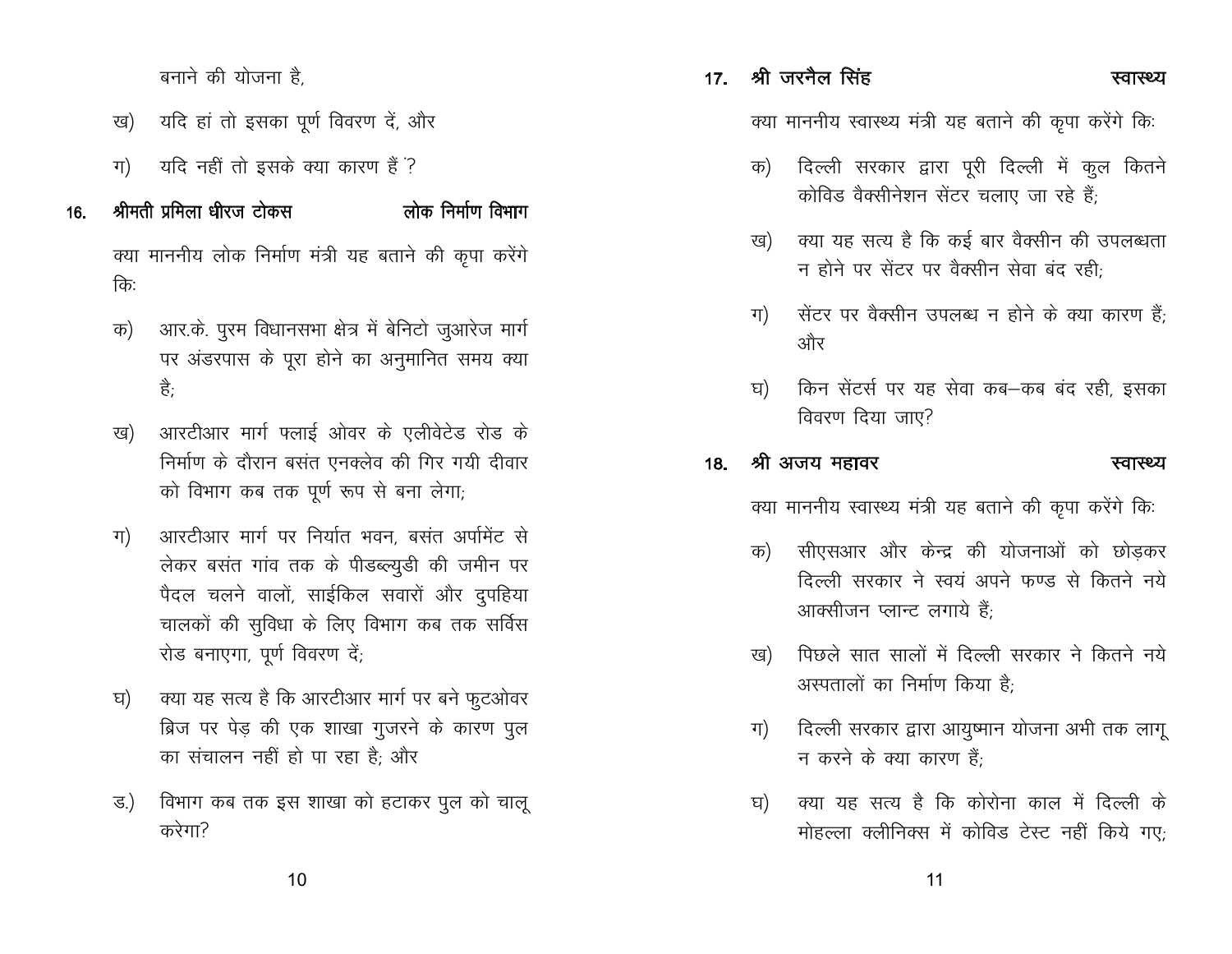और

- <u>ड.)</u> यदि हां, तो उसके क्या कारण हैं?
- <u>19. श्री विशेष रवि</u> संस्था संस्था करनास्थ्य प्रसार स्वास्थ्य

क्या माननीय स्वास्थ्य मंत्री यह बताने की कृपा करेंगे कि:

- क) मेरे द्वारा स्वास्थ्य मंत्री /विभाग के विभिन्न अधि <u>कारियों को लिखे गए पत्रों क्रमशः दिनांक 10.10.20</u> संदर्भ 116065, दिनांक 05.11.2020 संदर्भ 116273, दिनांक 11.12.20 संदर्भ 116613, दिनांक 23.12.20 संदर्भ 116772, दिनांक 03.02.21 संदर्भ 118071, दिनांक 03.11.20 संदर्भ 116277, दिनांक 06.01.21 संदर्भ 116913, तथा दिनांक 06.01.21 संदर्भ 116916 पर विभाग द्वारा क्या कार्रवाई की गई है; और
- ख) जिल्ला पत्रों में अपेक्षित जानकारी के संबंध में अद्यतन रिश्चति क्या है? पूर्ण विवरण दें।

# 20. श्री अभय वर्मा चिकित्स्य स्वास्थ्य

क्या माननीय स्वास्थ्य मंत्री यह बताने की कृपा करेंगे कि:

- क) विल्ली के सरकारी अस्पतालों में कितने ऑक्सीजन प्लांट लग चुके हैं और उनमें से कितने पर दिल्ली सरकार ने कितनी धनराशि खर्च की है:
- ख) हन ऑक्सीजन प्लांटस की कितनी क्षमता है; और
- ग) कितने प्लांट्स पाइप लाइन में हैं और वे कब तक चालू हो जाएंगे?

21- Jh latho >k LokLF;

क्या माननीय स्वास्थ्य मंत्री यह बताने की कृपा करेंगे कि:

- $\sigma$ ) दिल्ली में 18+ और 45+ आयुवर्ग के अंतर्गत कोरोना वेक्सीन की प्रतिदिन कितनी मांग है:
- ख) इन दोनों आयुवर्गों में इस समय प्रतिदिन कितनी वेक्सीन लोगों को लगाई जा रही है:
- ग) हुन दोनों आयुवर्गों के लिए केंद्र सरकार द्वारा अभी तक दिल्ली सरकार को कितनी–कितनी वेक्सीन की संख्या उपलब्ध करवाई जा रही है:
- घ) इसके अतिरिक्त दोनों आयुवर्ग में दिल्ली की कूल आबादी की कितने प्रतिशत जनसंख्या का पहली एवं दसरी डोज के अनुसार टीकाकरण हो चुका है; और
- ङ) दिल्ली सरकार के द्वारा दोनों आयुवर्ग के लोगों के लिए कितने टीकाकरण केंद्र शुरू किए गए हैं?
- 22- Jh ujs'k ;kno LokLF;

क्या माननीय स्वास्थ्य मंत्री बताने की कृपा करेंगे कि :

- क) क्या यह सत्य है कि चार लाख से अधिक जनसंख्या वाले महरौली विधानसभा क्षेत्र में एक भी सरकारी अस्पताल नहीं है, और यहाँ केवल प्राइवेट अस्पताल ही हैं, जो आम जनता की पहुँचे से परे हैं;
- ख) क्या महरौली में कोई सरकारी अस्पताल बनाया जा सकता है: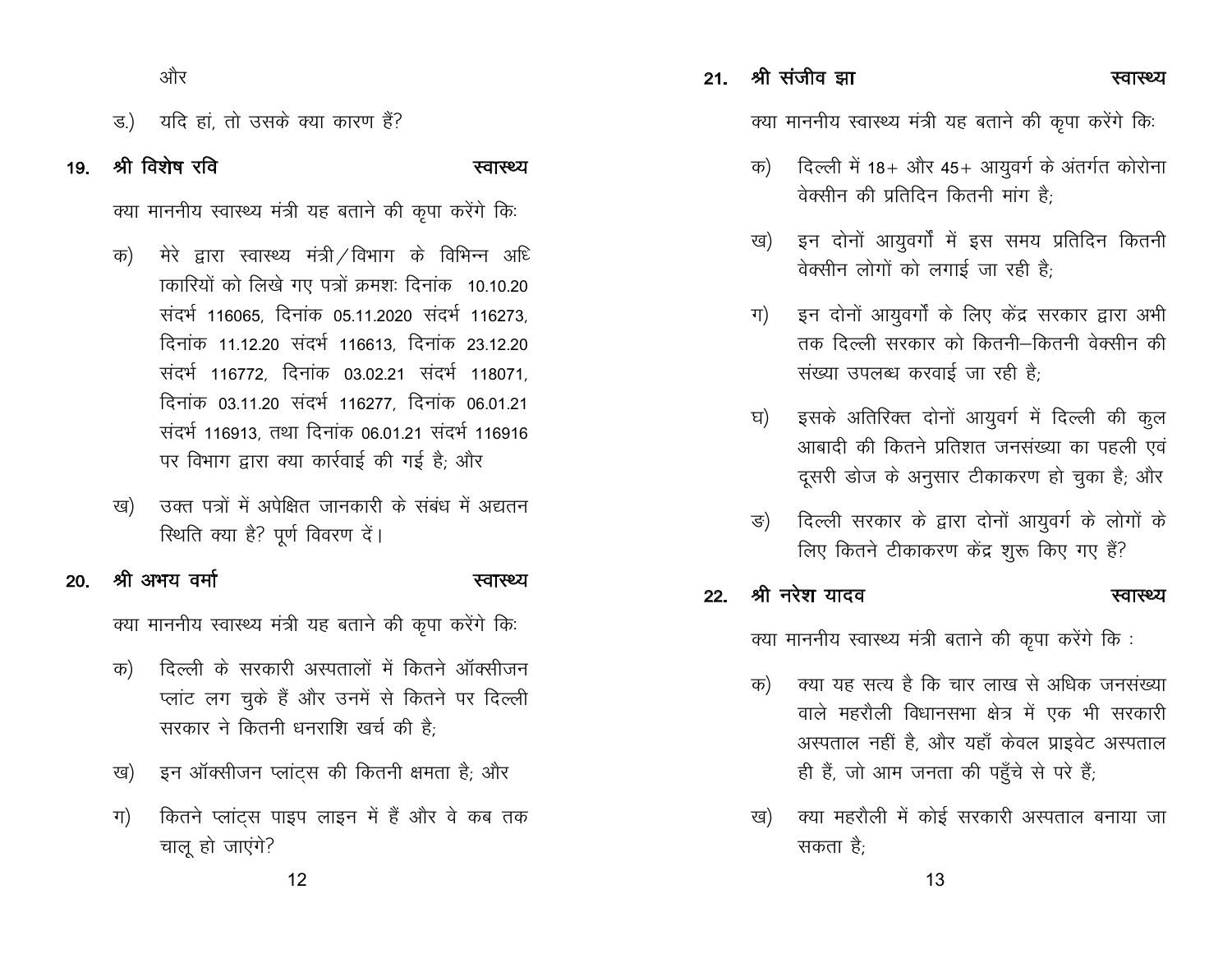- क्या यह भी सत्य है कि महरौली महिपालपुर रोड ग) पर डीडीए का विशाल भू-खंड उपलब्ध है, जिसका उपयोग प्रस्तावित अस्पताल बनाने के लिए किया जा सकता है; और
- यदि हाँ, तो क्या सरकार इस संबंध में विचार करेगी? ਬ)

श्री अनिल कुमार बाजपेई 23. स्वास्थ्य

क्या माननीय स्वास्थ्य मंत्री यह बताने की कृपा करेंगे कि:

- दिल्ली में 2015 में आम आदमी पार्टी की सरकार आने क) के बाद कितने अस्पतालों की नींव रखी गई और अब उनमें से कितने बनकर तैयार हो गए;
- ख) दिल्ली सरकार की कितनी कैट एम्बुलेंस हैं और उनमें से कितनी चल रही हैं और कितनी खराब खड़ी हैं: और
- बाइक एम्बुलेंस कितनी हैं और पिछले दो सालों में ग) उन्होंने कितने मरीजों को अस्पताल पहुंचाया?
- 24. श्री अनिल कुमार बाजपेई

स्वास्थ्य

क्या माननीय स्वास्थ्य मंत्री यह बताने की कृपा करेंगे कि:

- दिल्ली में फरिश्ते योजना के तहत वर्षवार अब तक क) कितने मरीजों को अस्पताल पहुंचाया गया;
- उन मरीजों के इलाज पर सरकार ने कितनी धनराशि ख) खर्च की:
- किस अस्पताल में सरकार की कितनी धनराशि खर्च ग) हुई; और
- किस अस्पताल में कितने मरीज दाखिल हुए, पूर्ण घ) विवरण दें?
- 25. श्री अनिल कुमार बाजपेई स्वास्थ्य

क्या माननीय स्वास्थ्य मंत्री यह बताने की कृपा करेंगे कि:

- दिल्ली के सरकारी अस्पतालों में कितने वेंटिलेटर बेड क) और कितने आईसीयू बेड है; और
- दिल्ली में कोरोना की पहली लहर के बाद वेंटिलेटर ख) बेड और आईसीयू बेड में कितनी बढ़ोतरी की गई है; अस्पतालवार विवरण दें?
- 26. श्री रोहित मेहरोलिया

स्वास्थ्य

क्या माननीय स्वास्थ्य मंत्री यह बताने की कुपा करेंगे कि:

- क्या यह सत्य है कि त्रिलोकपुरी विधान सभा के पास क) एक भी सरकारी अस्पताल नहीं है: और
- यदि हां तो इस समस्या को ध्यान में रखते हुए यह ख) बताने की कृपा करें कि इसका कार्य कब तक शुरू किया जा सकेगा?
- 27. श्री रघुविन्दर शौकीन स्वास्थ्य

क्या माननीय स्वास्थ्य मंत्री यह बताने की कृपा करेंगे कि:

क्या आम आदमी मोहल्ला क्लीनिक के पोटा केबिन क)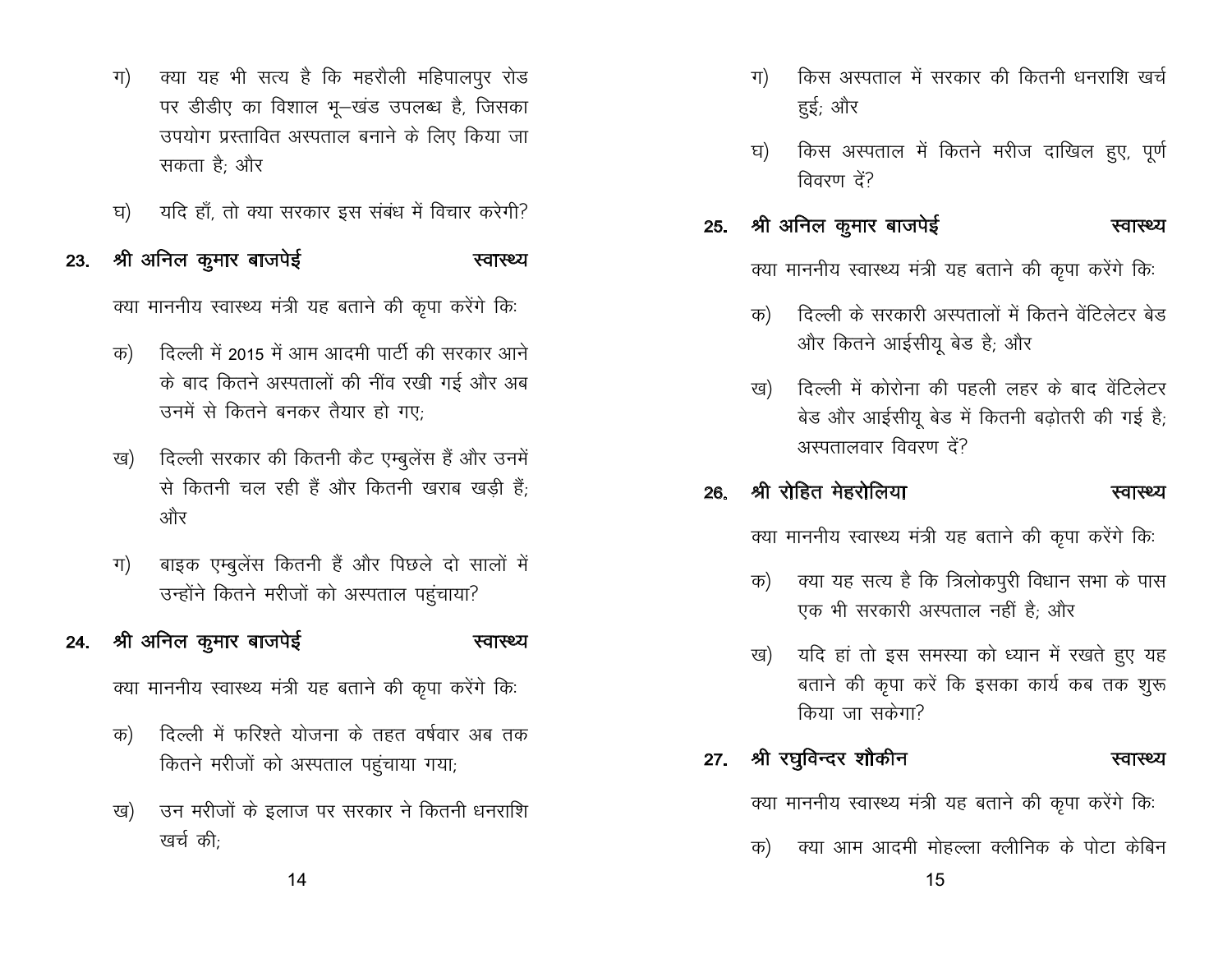और रैंटेड क्लीनिक में लोक निर्माण विभाग के कार्य करने का कोई मैन्युअल / वर्क आर्डर है, और

ख) यदि हां, तो उस आर्डर की कॉपी प्रदान की जाए?

### श्री ऋतुराज गोविन्द स्वास्थ्य 28.

क्या माननीय स्वास्थ्य मंत्री यह बताने की कृपा करेंगे कि:

- क्या किराडी विधान सभा क्षेत्र में दिल्ली सरकार क) द्वारा कोई मल्टी सुपर स्पेशियल्टी अस्पताल खोलने की योजना है: और
- ख) यदि हाँ तो इसका पूर्ण विवरण दें?

#### श्रीमती प्रमिला धीरज टोकस 29. स्वास्थ्य

क्या माननीय स्वास्थ्य मंत्री यह बताने की कृपा करेंगे कि:

कोरोना की तीसरी लहर की रोकथाम और तैयारी के क) लिए सरकार द्वारा क्या कदम उठाये गये हैं?

### शिक्षा श्री अजय महावर 30.

क्या माननीय उप मुख्यमंत्री यह बताने की कृपा करेंगे कि:

- दिल्ली के सरकारी स्कूलों में कितनें प्रिंसिपल, कितने क) वाइस प्रिंसिपल और कितने शिक्षकों की कमी है तथा इन पदों पर कब तक नियुक्तियां की जाएंगी,
- दिल्ली में आम आदमी पार्टी की सरकार आने के बाद ख) कितने नए स्कूलों की नींव रखी गई है,
- इनमें से कितने स्कूलों का निर्माण कार्य पूरा हो चुका ग) है और कितने स्कूलों का निर्माण कार्य जारी है, और
- विधान सभावार इन स्कूलों का ब्यौरा उपलब्ध कराएं? घ)
- 31. श्री मोहन सिंह बिष्ट

शिक्षा

- क्या माननीय उप मुख्यमंत्री यह बताने की कृपा करेंगे कि:
- क्या यह सत्य है कि करावल नगर विधान सभा क्षेत्र क) के अन्तर्गत उच्चत्तर माध्यमिक विदयालय दयालपुर की हालत अत्यन्त जर्जर है;
- क्या यह भी सत्य है कि घनी आबादी को देखते हुए यह ख) विद्यालय दो पालियों में चलाया जा रहा है; और
- यदि हाँ, तो प्रत्येक पाली के बालक / बालिकाओं की ग) कूल संख्या कितनी है;
- इस विद्यालय भवन का पुर्ननिर्माण न किए जाने के क्या घ) कारण हैं: और
- इस विद्यालय के भवन का पुर्ननिर्माण कब तक कर ड.) दिया जायेगा?
- श्री विशेष रवि शिक्षा  $32.$

क्या माननीय उप मुख्यमंत्री यह बताने की कृपा करेंगे कि:

मेरे द्वारा शिक्षा विभाग को लिखे गए पत्रों क्रमशः क) दिनांक 8.10.19 संदर्भ 113582, दिनांक 17.03.2021 संदर्भ 228875, दिनांक 16.02.21 संदर्भ 118177, दिनांक 11.11.20 संदर्भ 116412, दिनांक 16.02.21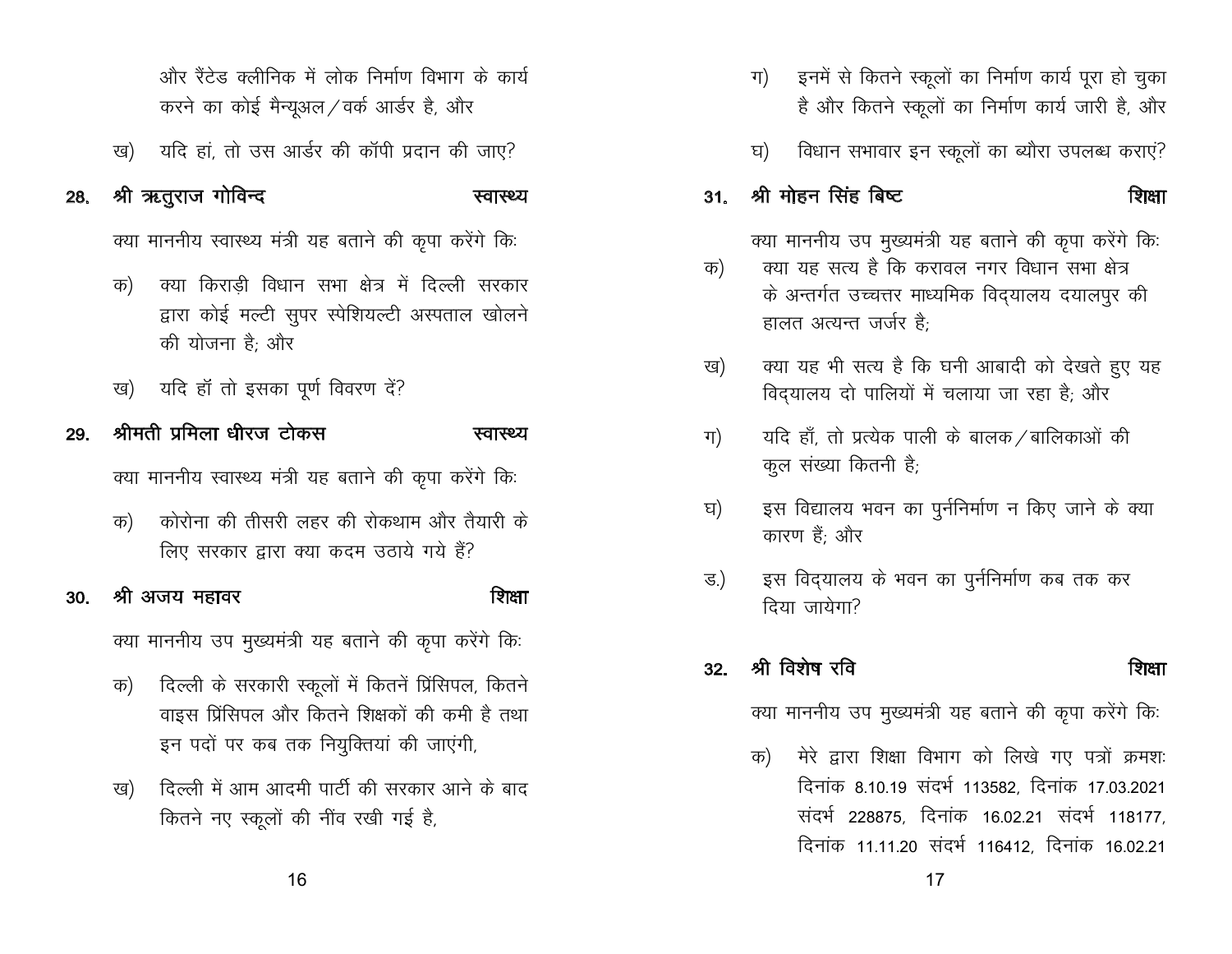संदर्भ 118172, दिनांक 17.03.21 संदर्भ 118868, दिनांक 16.04.21 संदर्भ 119175, दिनांक 20.06.21 संदर्भ 119422 तथा दिनांक 26.06.21 संदर्भ 119394 पर विभाग द्वारा क्या कार्रवाई की गई है; और

उक्त पत्रों में अपेक्षित जानकारी के संबंध में अद्यतन ख) स्थिति क्या है? पूर्ण विवरण दें।

#### श्री अभय वर्मा शिक्षा 33.

क्या माननीय उप मुख्यमंत्री यह बताने की कृपा करेंगे कि:

- क्या यह सत्य है कि गरीब बच्चों को सरकारी स्कूल क) का वजीफा पिछले 2 वर्षों से नहीं दिया गया
- ख) यदि हां. तो इसके क्या कारण हैं:
- क्या यह भी सत्य है कि इन छात्रों को किताब, कॉपी ग) और पेंसिल का वितरण भी नहीं किया गया है
- क्या यह भी सत्य है कि हिन्दी माध्यम के गरीब बच्चों ਬ) को अंग्रेजी माध्यम की किताबें देकर पढाने का प्रयास किया जा रहा है:
- ड़.) यदि हां, तो इसके क्या कारण हैं; और
- छात्रों को बस पास साल भर के बजाय सिर्फ नौ च) महीने के लिए दिए जाने के क्या कारण हैं?

### 34. श्री अभय वर्मा शिक्षा

क्या माननीय उप मुख्यमंत्री यह बताने की कृपा करेंगे कि:

- दिल्ली के सरकारी स्कूलों में पिछले 6 सालों में पढ़ने क) वाले बच्चों की हर साल की संख्या कितनी है<sup>.</sup> और
- इन स्कूलों में दसवीं और बारहवीं क्लास की बोर्ड की ख) परीक्षा में बैठने वाले बच्चों की संख्या हर साल कितनी रही है, कुपया विवरण उपलब्ध कराएं?

### 35. श्री नरेश यादव शिक्षा

क्या माननीय उप मुख्यमंत्री बताने की कृपा करेंगे कि:

- क्या यह सत्य है कि प्राइवेट स्कूलों में सीट आवंटित क) होने के बाद भी बच्चों के माता-पिता स्कूलों के चक्कर लगाने को बाध्य होते हैं और कई बार उनके बच्चों को समय पर दाखिला भी नहीं मिल पाता
- क्या इस संबंध में कोई केंद्रीकृत व्यवस्था की जा ख) सकती है, जिसमें माता–पिता को स्कूल न जाना पडे और बच्चों के दाखिले का कार्य जिलेवार 'सिंगल विंडो' व्यवस्था से किया जा सके; और
- यदि हाँ, तो क्या सरकार इस संबंध में विचार करेगी? ग)
- श्री ओम प्रकाश शर्मा 36.
	- क्या माननीय उप मुख्यमंत्री यह बताने की कृपा करेंगे कि:

शिक्षा

दिल्ली के पब्लिक स्कूलों में प्रवेश के लिए पिछले क) छः सालों में ईडब्ल्युएस कैटेगरी के कितने बच्चों ने आवेदन किया और कितने बच्चों का दाखिला हो सकाः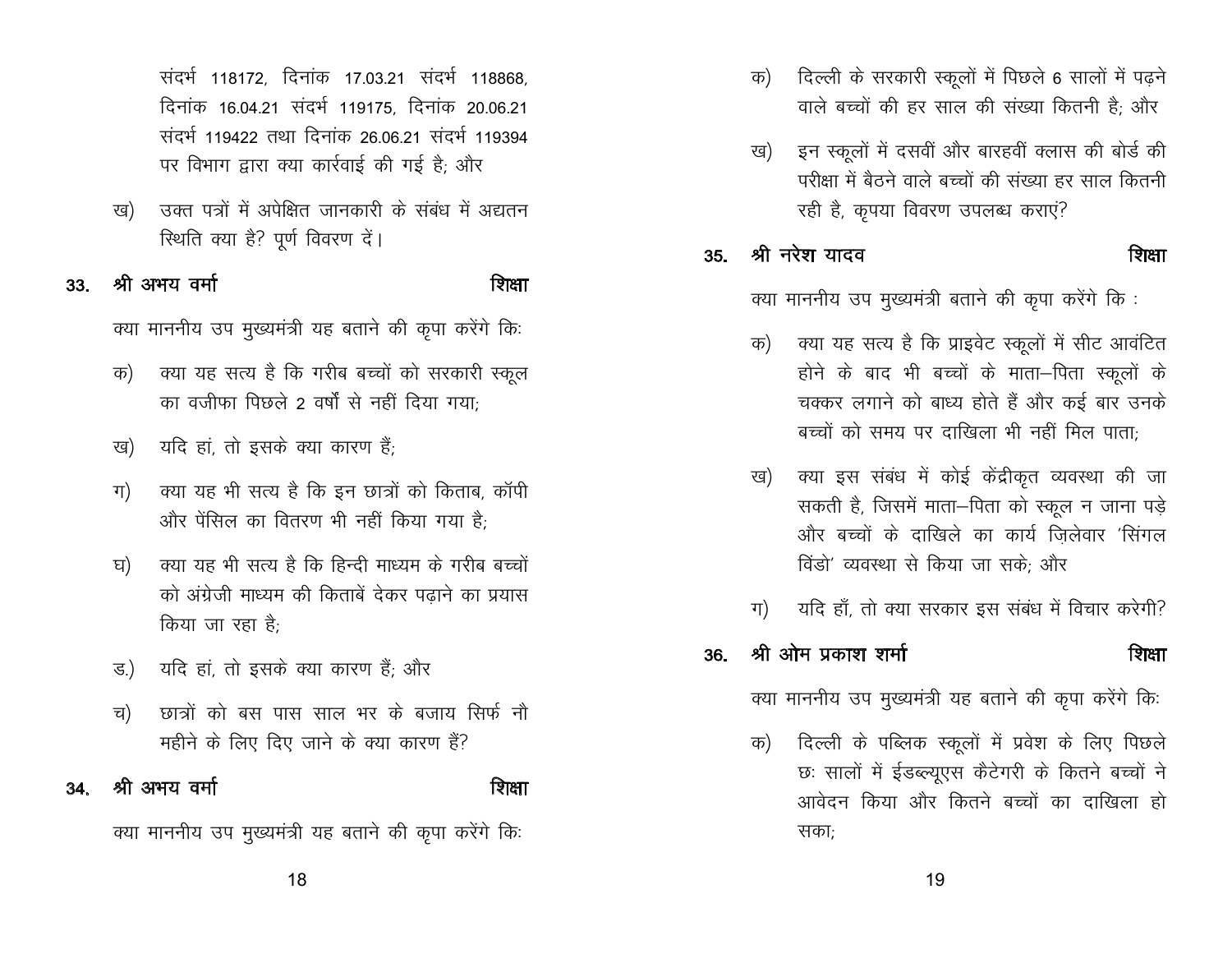- सरकार इन बच्चों की पढ़ाई के लिए पब्लिक स्कूलों ख) को कितना भुगतान कर रही है; और
- पिछले छः सालों के दौरान किस–किस स्कूल को ग) कितने बच्चों के लिए कितना भुगतान किया गया, कृपया जानकारी उपलब्ध कराएं?

# 37. श्री सुरेन्द्र कुमार

शिक्षा

क्या माननीय उप मुख्यमंत्री यह बताने की कृपा करेंगे कि:

- गोकलपुर विधान सभा में स्कूलों में क्या–क्या कार्य क) चल रहा है, वह कितनी लागत में होना है;
- अलग-अलग कार्यो का विवरण व कार्य एजेन्सी ख) सहित पूर्ण विवरण दें;
- और कौन से कार्य पिछले तीन वर्षों में पूर्ण हुए हैं; ग)
- कितनी परियोजनायें स्कूलों की प्रस्तावित है; और घ)
- समस्त स्कूलों में अलग-अलग जो कार्य किये गये च) हैं उनमें कितना-कितना, कब-कब किस संस्था को पेमेन्ट किया गया है, कृप्या विवरण उपलब्ध कराएं?

### श्री पवन कुमार शर्मा शिक्षा 38.

क्या माननीय उप मुख्यमंत्री यह बताने की कृपा करेंगे कि:

क्या यह सत्य है कि सरकार की दिल्ली की सभी क) विधानसभाओं में स्कूल ऑफ एक्सीलेंस खोलने की योजना है:

यदि हां, तो क्या यह भी सत्य है कि इसके अंतर्गत ख) सरकार द्वारा आदर्श नगर विधानसभा में दिल्ली मास्टर प्लान 2041 में स्कूलों के लिए जगह / जमीन की मांग दिल्ली विकास प्राधिकरण से की गई है; और

यदि नहीं, तो क्या ऐसे किसी प्रस्ताव की योजना है?  $\pi$ )

शिक्षा

### श्री रघुविन्दर शौकीन 39.

क्या माननीय उप मुख्यमंत्री यह बताने की कृपा करेंगे कि:

- क) क्या यह सत्य है कि नांगलोई स्थित सूरजमल स्टेडीयम को दिल्ली सरकार के अन्तर्गत लाने हेतु सम्बंधित विभाग (डायरेक्टोरेट ऑफ एजुकेशन-स्पोर्टस ब्रांच) द्वारा वर्ष 2016 में कार्य शुरू कर दिया गया था; और
- यदि हां, तो विगत वर्षों में विभाग द्वारा इस मामले को ख) आगे बढ़ाने के लिए क्या कदम उठाये गये हैं, इस संबंध में विभाग के द्वारा किए गए पत्राचार सहित पूर्ण विवरण उपलब्ध करायें?
- 40. श्री सुरेन्द्र कुमार शिक्षा

क्या माननीय उप मुख्यमंत्री यह बताने की कृपा करेंगे कि:

- गोकलपुर विधान सभा क्षेत्र के अन्तर्गत दिल्ली सरकार क) के किन-किन स्कूलों में निर्माण कार्य चल रहे है;
- इन निर्माण कार्यों के कब तक पुरा होने की सम्भावना ख) ੜ੍ਹੇ $\cdot$
- इन कार्यों पर कितनी–कितनी धनराशि खर्च होने का ग)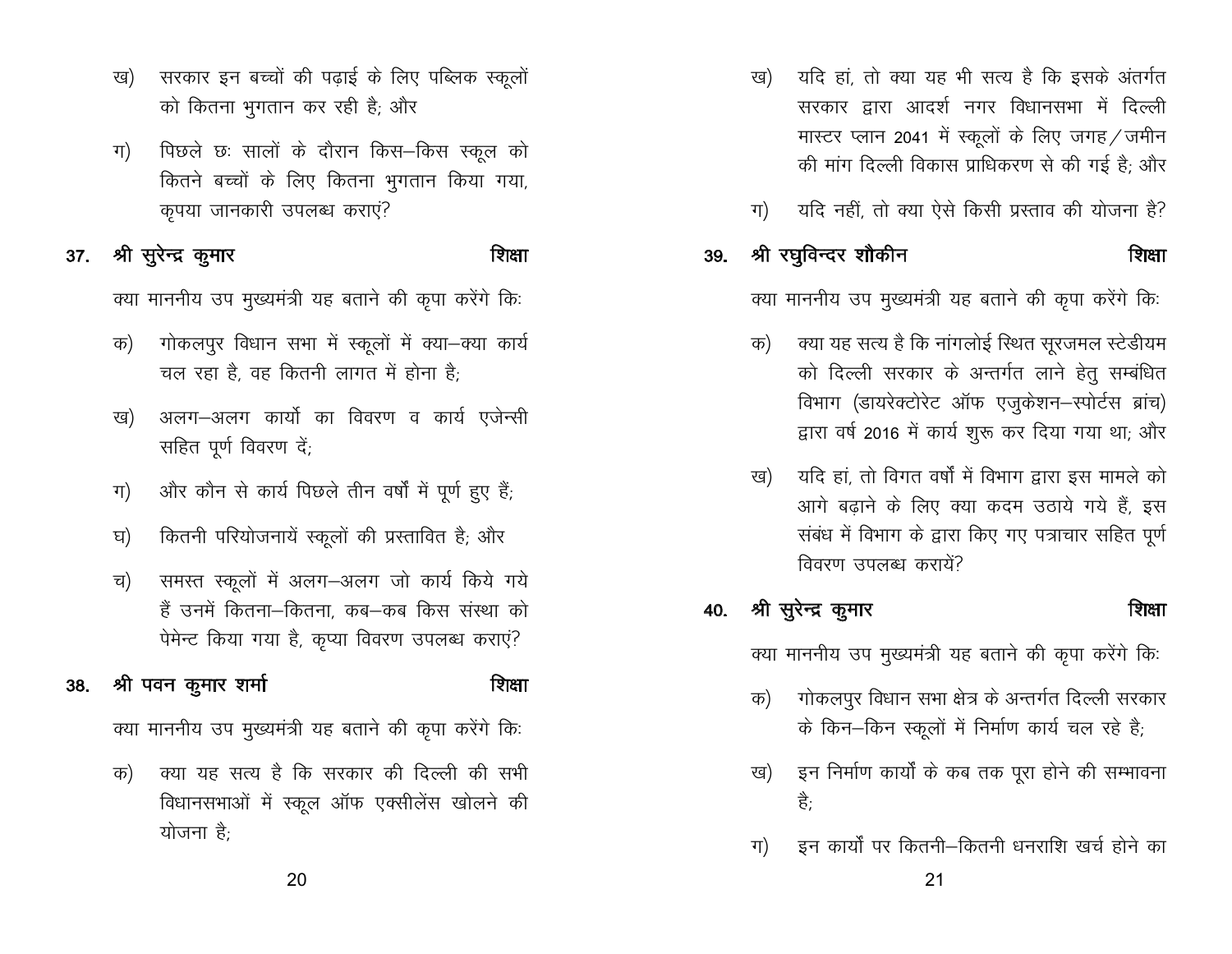अनुमान है; और

वर्ष 2020–21 में किस–किस मद के अन्तर्गत ਬ) कितनी–कितनी धनराशि का भुगतान किया जा चुका हे?

# 41. श्री ऋतुराज गोविन्द

क्या माननीय उप मुख्यमंत्री यह बताने की कृपा करेंगे कि:

शिक्षा

- किराड़ी विधान सभा क्षेत्र में दिल्ली सरकार द्वारा कोई क) एक्सीलेंस स्कूल खोलने की योजना हैं;
- ख) यदि हां, तो इसका पूर्ण विवरण क्या है; और
- यदि नहीं तो इसके क्या कारण हैं ? ग)

### श्री जरनैल सिंह 42 राजस्व

क्या माननीय राजस्व मंत्री यह बताने की कृपा करेंगे कि:

- जिला विकास समिति का गठन किस उद्देश्य से क) किया गया है<sup>.</sup>
- जिला विकास समिति के क्या अधिकार हैं: ख)
- जिला विकास समिति के सदस्यों का विवरण दिया ग) जाए;
- पिछले 5 वर्षों में दिल्ली के अलग–अलग जिलों घ) में जिला विकास समिति द्वारा की गई मीटिंग्स का विवरण दिया जाए; और
- जिला विकास समिति के कार्यालय में नियुक्त ङ) कर्मचारियों / अधिकारियों व अन्य सुविधाओं का विवरण दिया जाए?
- $43$  श्री जरनैल सिंह

### राजस्व

राजस्व

क्या माननीय राजस्व मंत्री यह बताने की कृपा करेंगे कि:

- जिला न्यायाधीश कार्यालय द्वारा कौन से प्रमाण–पत्र क) जारी किए जाते हैं
- जन्म प्रमाण–पत्र बनाने की क्या प्रकिया है, इसमें ख) कौन–कौन से दस्तावेज आवश्यक हैं, तथा इन दस्तावेजों का सत्यापन किसके द्वारा किया जाता है:
- सत्यापन होने के बाद कितने दिन के भीतर प्रमाण—पत्र ग) जारी किया जाता है:
- पश्चिमी जिला में जनवरी 2016 से मई 2021 तक घ) कितने जन्म प्रमाण पत्र बने हैं:
- क्या यह सत्य है कि वर्ष 2018 में पश्चिमी जिला ङ) न्यायाधीश कार्यालय से फर्जी दस्तावेजों के आधार पर फर्जी जन्म प्रमाण–पत्र जारी किए जाने के मामले सामने आए हैं: और
- यदि हाँ, तो ऐसे मामलों में दोषियों के विरूद्ध क्या च) कार्रवाही की गई?
- 44. श्री मोहन सिंह बिष्ट

क्या माननीय राजस्व मंत्री यह बताने की कृपा करेंगे कि: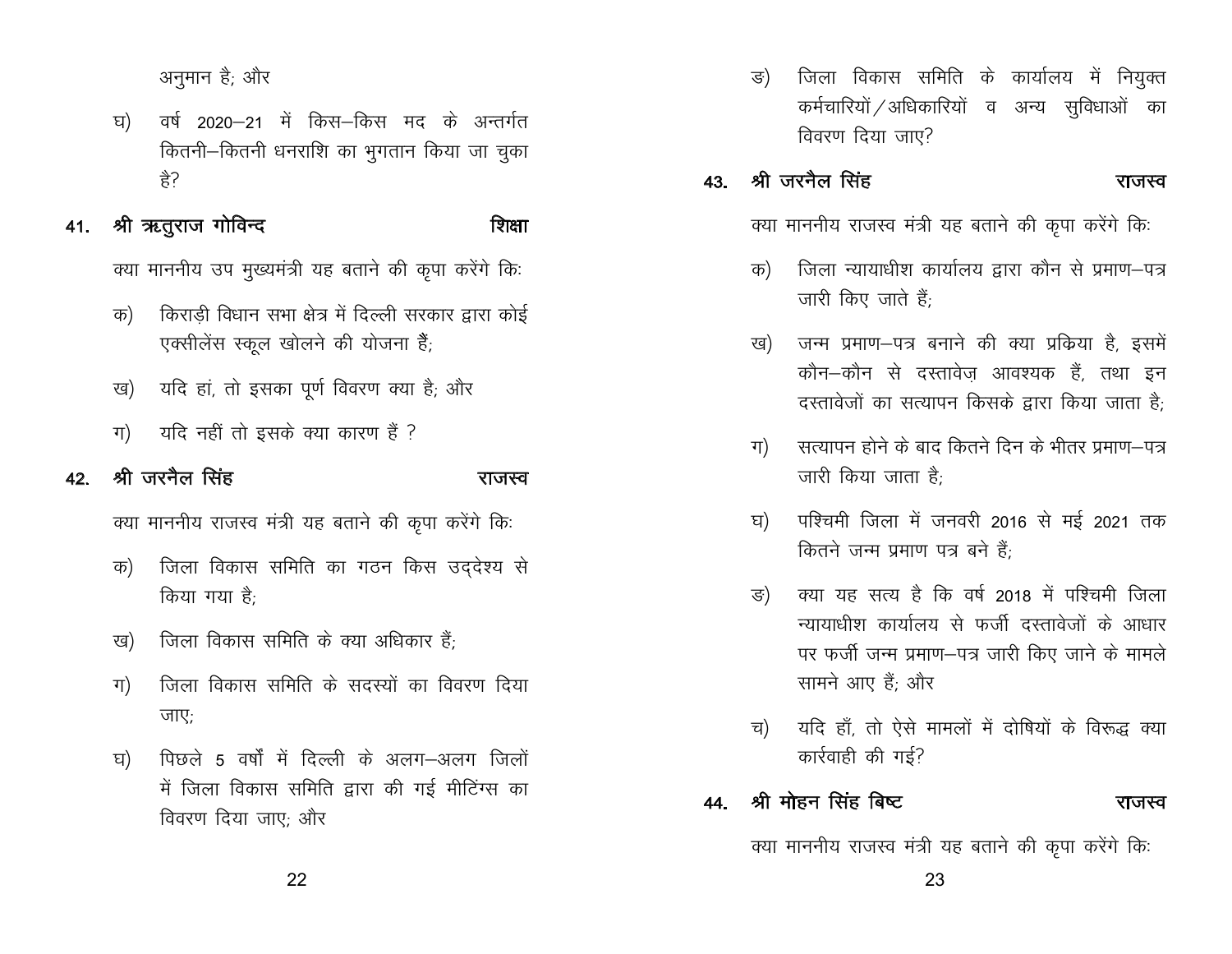- करावल नगर विधान सभा के अन्तर्गत कुल कितने क) गाँव है:
- क्या यह सत्य है कि गाँव के लोग एक गाँव से दूसरे ख) गाँव चेक रोड़ के माध्यम से जाते थे<sup>.</sup>
- यदि हाँ, तो क्या यह भी सत्य है कि दयालपुर गाँव ग) से तुकमीरपुर गाँव तक जाने के लिए एक चेक रोड बनी हुई थी;
- यदि हाँ तो यह कितने गट्टे की रोड थी, बताने की ਬ) कृपा करें:
- क्या यह भी सत्य है कि किसानों द्वारा इस चेक रोड ड.) को बेच दिया गया अथवा अतिक्रमण कर दिया गया: और
- यदि हां, तो इस चेक रोड की निशानदेही करके इसे च) कब तक खाली करवा लिया जाएगा?

### श्री मोहन सिंह बिष्ट 45. राजस्व

क्या माननीय राजस्व मंत्री यह बताने की कृपा करेंगे कि:

- क्या यह सत्य है कि दिल्ली के अंतर्गत अनेक धर्मों के क) लोग निवास करते हैं तथा वह अपने धर्मानुसार पूजा अर्चना करते हैं:
- यदि हॉ, तो यह भी सत्य है कि दिल्ली सरकार द्वारा ख) कूछ धर्म के लोगों को वेतन/मानदेय दिया जा रहा 송.
- यदि हॉ तो गुरूद्वारा, मंदिर, गिरिजाघर के पुजारी ग) तथा सेवकों को वेतन न दिए जाने के क्या कारण है.
- क्या दिल्ली सरकार द्वारा इन्हें भी वेतन / मानदेय देने घ) की कोई योजना है; और
- ड.) यदि हॉं तो कब तक और यदि नहीं तो क्यों नहीं?

### 46. श्री विशेष रवि राजस्व

क्या माननीय राजस्व मंत्री यह बताने की कृपा करेंगे कि:

- मेरे द्वारा डी.एम. सेंट्रल को क्षतिपूर्ति के मामलों क) में संदर्भ संख्या  $118110 / 9 / 2 / 2021$ 116840 / 28 / 12 / 2020, 118490 / 24 / 02 / 2021, 116316 / 10 / 11 / 2020, 116115 / 20 / 10 / 2020, 116692 / 16 / 13 / 20. के लिखे गए पत्रों पर विभाग द्वारा क्या कार्रवाई की गई है; और
- उक्त पत्रों में पूछे गए क्षतिपूर्ति मामलों की वर्तमान ख) रिथति क्या है?
- 47. श्री धर्मपाल लाकडा राजस्व

क्या माननीय राजस्व मंत्री यह बताने की कृपा करेंगे कि:

- क्या यह सत्य है कि दिल्ली में डीडीए द्वारा 89 गांवों क) को शहरीकृत घोषित किये जाने के बाद कोई विकास कार्य नहीं हुआ है;
- यदि हां, तो इसके क्या कारण हैं; ख)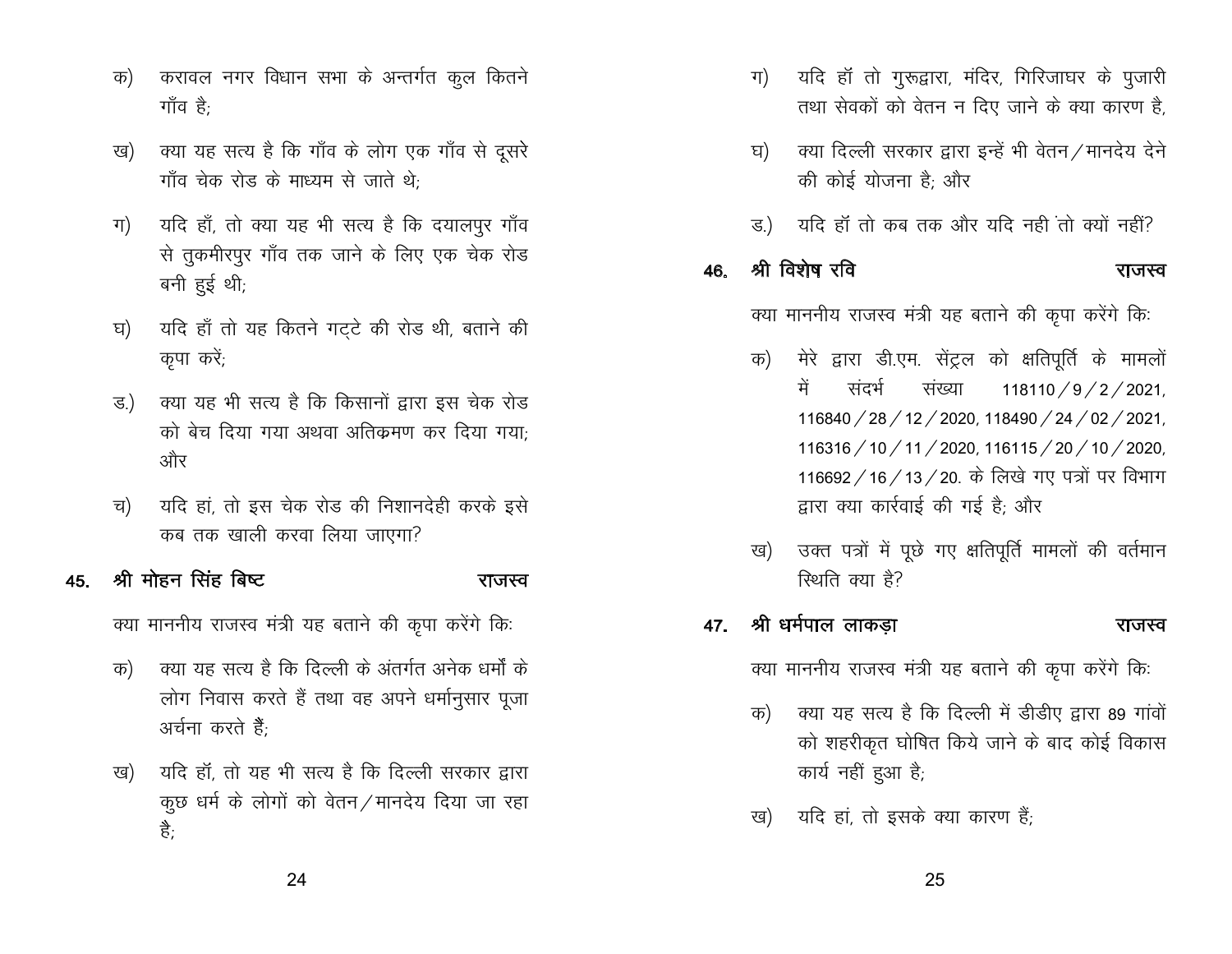- ग) क्या यह भी सत्य है कि इन गांवों में किसी की मृत्यू हो जाने पर उसकी जमीन–जायदाद उसके उतराधिकारियों के नाम करने में बहुत दिक्कत आती है; और
- घ) यदि हां, तो इस समस्या के समाधान हेतु सरकार द्वारा क्या कदम उठाए गए हैं?

48- lqJh Hkkouk xkSM jktLo

क्या माननीय राजस्व मंत्री यह बताने की कृपा करेंगे कि:

- क) ) राजस्व विभाग द्वारा पालम विधान सभा के अंतर्गत भिन्न–भिन्न श्रेणियों में 2015 से लेकर अब तक कितनी रजिस्ट्रियां की गयी है, उसका पूर्ण विवरण दे,
- ख) क्या यह सत्य है कि राजस्व विभाग द्वारा पालम विधान सभा में खसरा नंबर बदल—बदल कर रजिस्ट्रियां हुई है और हो रही है,
- $\vert \eta \rangle$  ) यदि हां तो उसका पुरा विवरण दें,
- घ) व्या पालम विधान सभा के अंतर्गत ग्राम सभा $\angle$ सरकारी जमीनों पर लोगों द्वारा कब्जे कर निर्मित बिल्डिंग्स पर राजस्व विभाग द्वारा रजिस्ट्रियां की गयी हैं: और
- ड़.) यदि हां तो किस नियम के तहत की गयी है, उसका पूर्ण विवरण दें?

# 49. सूश्री भावना गौड

क्या माननीय राजस्व मंत्री यह बताने की कृपा करेंगे कि:

- क) पालम विधान सभा में कुल कितनी ग्राम सभा $\angle$ सरकारी जमीनें खाली हैं. इनका पते. खसरा का साईज सहित पूर्ण विवरण दें,
- ख) खसरा नंबर 33 / 17 / 2 बीधा 1 विसवा 18 की वर्तमान स्थिति क्या है
- $\vert \bar{\bm{\eta}} \vert$  खसरा नंबर 33/9/2 पालम गांव हरिजन बस्ती की वर्तमान स्थिति क्या है. और
- घ) पालम गांव खसरा नंबर 32/6 की वर्तमान स्थिति क्या है?
- $50.$  श्री मोहन सिंह बिष्ट  $\overline{a}$  ifform  $\overline{a}$

क्या माननीय परिवहन मंत्री यह बताने की कृपा करेंगे कि:

- क) क्या यह सत्य है कि करावल नगर विधान सभा के अन्तर्गत लोगों के आने–जाने के लिए कई बसों के  $\Phi$ कई रूट निर्धारित किए गए थे:
- ख) यदि हाँ तो क्या यह भी सत्य है कि दो विधान सभाओं करावल नगर तथा मुस्तफाबाद में चलने वाली बसों के लिए करावल नगर में बस टर्मिनल का निर्माण किया गया था:
- ग) यदि हाँ, तो क्या यह भी सत्य है कि बस टर्मिनल के अन्दर, मेन गेट पर कुछ लोगों द्वारा अनाधिकृत कब्जा कर मदर डेरी बुथ खोल दिया गया है;
- घ) यदि हाँ, तो क्या इसके लिए सम्बन्धित विभागों से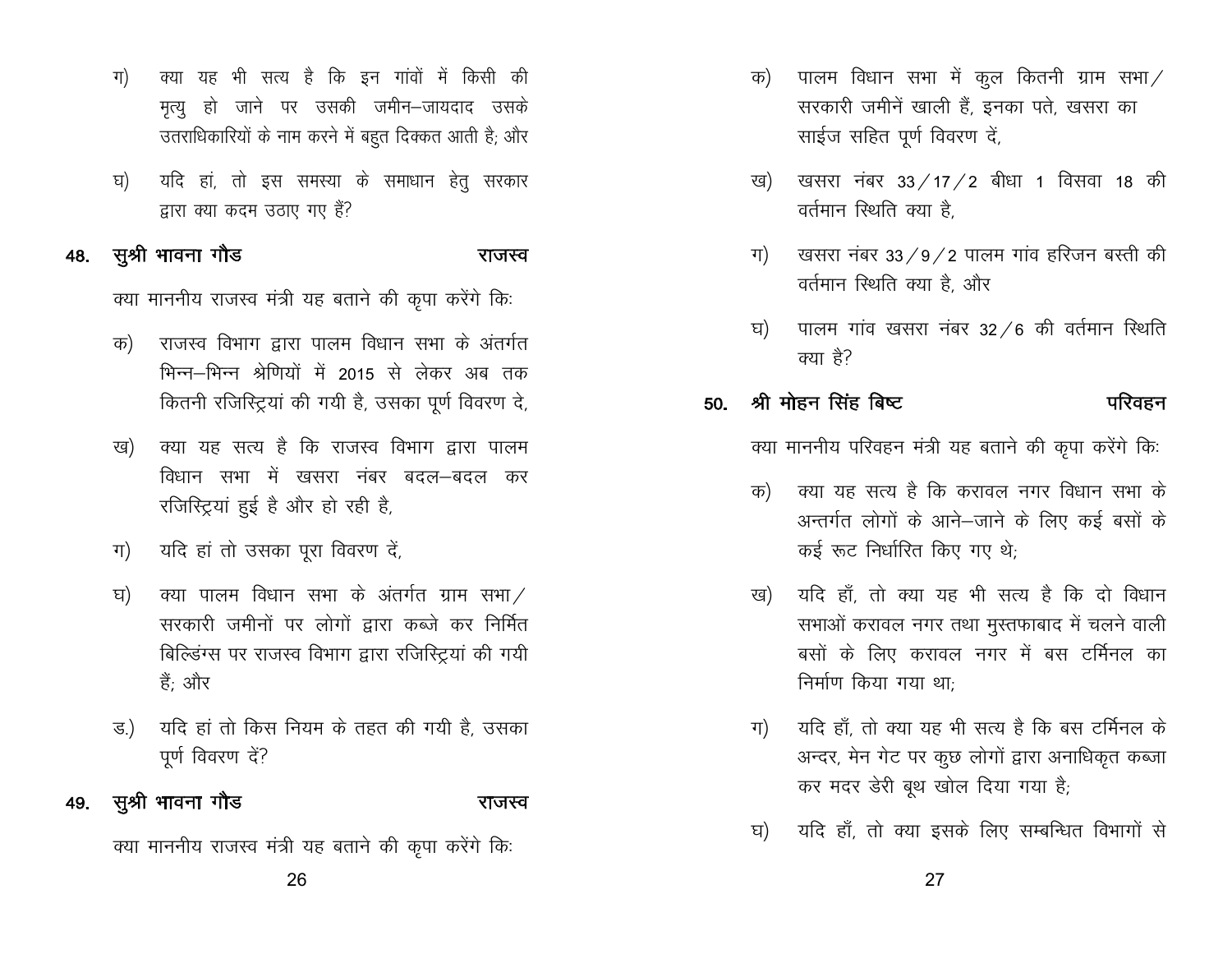स्वीकृति ली गई है; और

यदि हाँ तो कौन से विभाग से और कब ली गई ड.) बताने की कृपा करें?

### 51. श्री विशेष रवि परिवहन

क्या माननीय परिवहन मंत्री यह बताने की कृपा करेंगे कि:

- मेरे द्वारा आयुक्त परिवहन को लिखे गए पत्र क्रमशः क) दिनांक 22.10.20. संदर्भ संख्या 114957. दिनांक 03.11.20 संदर्भ 116278, दिनांक 29.10.20 संदर्भ 116220 तथा दिनांक 31.08.20 संदर्भ 114979 पर क्या कार्रवाई की गई है; और
- उक्त पत्रों में पूछे गए मामलों की वर्तमान स्थिति का ख) संपूर्ण विवरण उपलब्ध कराएँ।

#### श्री नरेश यादव परिवहन 52.

क्या माननीय परिवहन मंत्री बताने की कृपा करेंगे कि:

- क्या यह सत्य है कि महरौली बस डिपो, जो महरौली क) क्षेत्र का एक बड़ा डिपो है, वहाँ का बुनियादी ढाँचा बहुत पुराना हो गया है;
- क्या यह भी सत्य है कि महरौली बस डिपो का बेहतर रव) सुविधाओं के साथ विकास किया जाना आवश्यक है; और
- क्या इस डिपो के पुनर्विकास के लिए सरकार की ग) कोई योजना है?

### श्रीमती प्रीति जितेंद्र तोमर 53.

क्या माननीय परिवहन मंत्री यह बताने की कृपा करेंगे कि:

परिवहन

- क्या दिल्ली सरकार द्वारा इस वित्तीय वर्ष में दिल्ली क) में नए बस क्यू शैल्टर बनाने की कोई योजना है;
- यदि हां, तो सरकार कितने बस क्यू शैल्टर बनाने जा ख) रही है या बना दिये गये हैं, पूर्ण विवरण दें; और
- क्या सरकार की त्रिनगर विधान सभा क्षेत्र में भी नए ग) बस क्यू शैल्टर बनाने की कोई योजना है?
- 54. श्री ओम प्रकाश शर्मा परिवहन

# क्या माननीय परिहवन मंत्री यह बताने की कृपा करेंगे कि:

- दिल्ली मेट्रो का तीसरा फेज कब पूरा होना था; क)
- क्या दिल्ली में मेट्रो का तीसरा फेज पूरा हो गया है; ख) और
- दिल्ली में मेट्रो का चौथा फेज कब शुरू होना था और ग) कब पूरा होने का टारगेट रखा गया था?
- 55. श्री राजेश ऋषि परिवहन

क्या माननीय परिवहन मंत्री यह बताने की कृपा करेंगे कि:

- क्या यह सत्य है जनकपुरी विधान सभा में बने बस क) शेल्टर के साथ दो दो पक्की दुकानें बनी है;
- यह बस शेल्टर किस विभाग के अंतर्गत आते हैं. ख)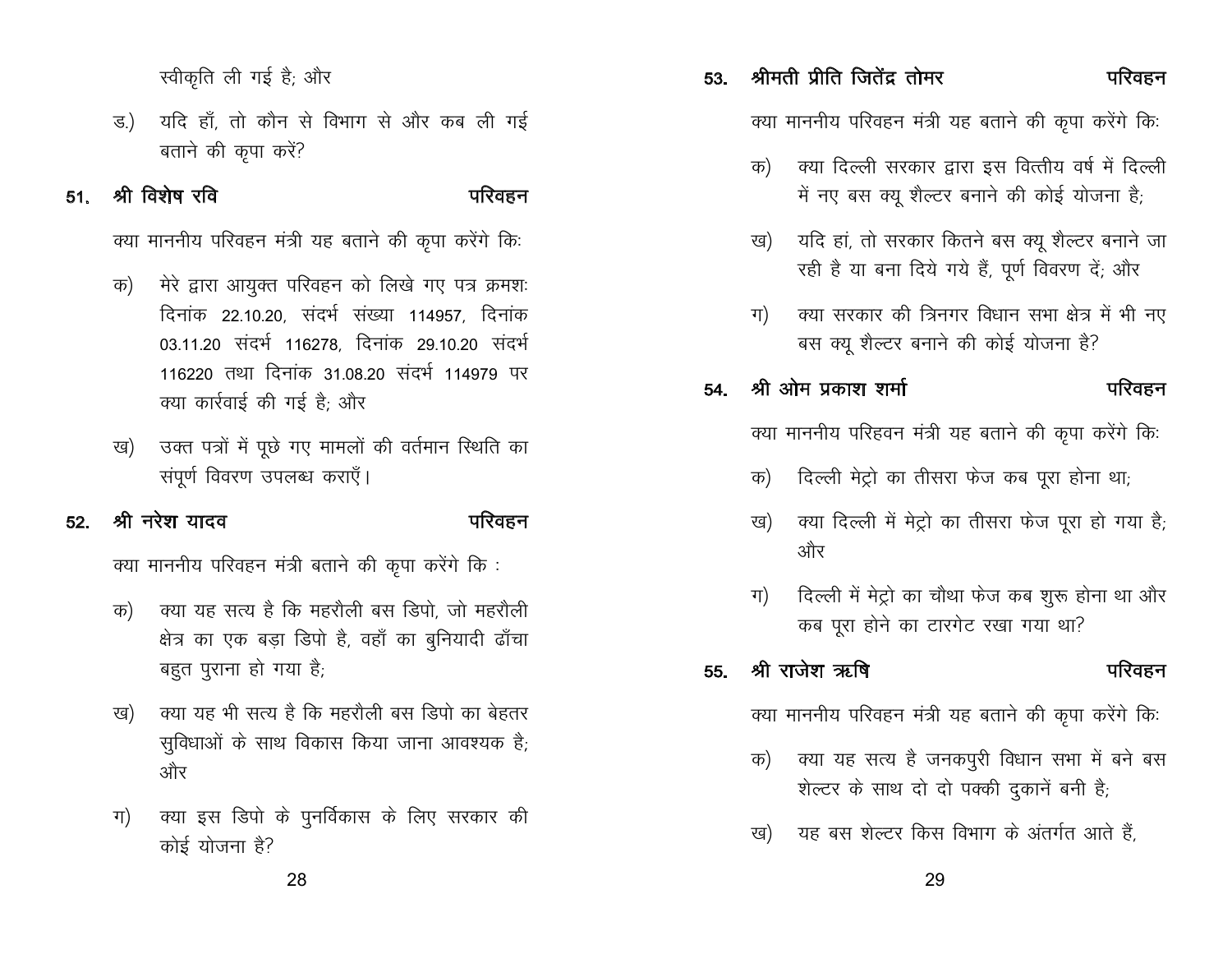- क्या यह भी सत्य है कि जनकपुरी में लगभग सभी ग) पुराने बस शेल्टर टूट गए हैं;
- यदि हां, तो इन बस शेल्टरों को कौन सा विभाग घ) बनाएगा, और
- ड.) इन बस शेल्टरों के साथ बनी दुकानों का मालिकाना हक किस के पास है?

#### श्री रघुविन्दर शौकीन परिवहन 56.

क्या माननीय परिवहन मंत्री यह बताने की कृपा करेंगे कि:

- दिल्ली सरकार द्वारा कच्ची कॉलोनियों में लास्ट माईल क) कॉनेटिविटी के लिए मिनी बसों से नांगलोई विधान सभा के अंतर्गत लाभान्वित होने वाली कॉलोनियों की सूची उपलब्ध कराई जाए, और
- ख) लास्ट माईल कॉनेटिविटी के लिए मिनी बसों को चलाने की क्या योजना है और कब तक समय निर्धारित किया गया है?

#### परिवहन श्री ऋतूराज गोविन्द 57.

क्या माननीय परिवहन मंत्री यह बताने की कृपा करेंगे कि:

- किराडी विधान सभा क्षेत्र में परिवहन विभाग द्वारा क) डीटीसी की कितनी बसें चलाई जा रहीं हैं,
- ख) हसका पूर्ण विवरण दें, और
- यदि नहीं तो इसके क्या कारण हैं ? ग)

### श्रीमती प्रमिला धीरज टोकस 58.

## परिवहन

क्या माननीय परिवहन मंत्री यह बताने की कृपा करेंगे कि:

- दिल्ली में डीटीसी बसों के वर्तमान बेडे में कितनी बसें क) हैं;
- मौजूदा समय में दिल्ली में कितनी बसों की कमी है; ख)
- इस कमी को पूरा करने के लिए सरकार ने क्या कदम ग) उठाए हैं;
- कब तक सरकार इस कमी को पूरा कर पाएगी; घ)
- पिछले दस सालों में डीटीसी एसी, डीटीसी नॉन एसी, ड.) डीआईएमटीएस आदि में परिवर्धन का विवरण साझा करें: और
- बसों की बंचिग रोकने के लिए विभाग द्वारा क्या कदम च) उठाए जा रहे हैं?
- 59. श्री रामवीर सिंह बिधूड़ी विकास

क्या माननीय विकास मंत्री यह बताने की कृपा करेंगे कि:

- दिल्ली सरकार ने गांवों के विकास के लिए वर्ष क) 2020–21 और 2021–22 के दौरान कितनी राशि का प्रावधान किया है; और
- इन दो वर्षों में कितनी योजनाओं को मंजूरी दी गई ख) है. विधान सभावार विवरण दें?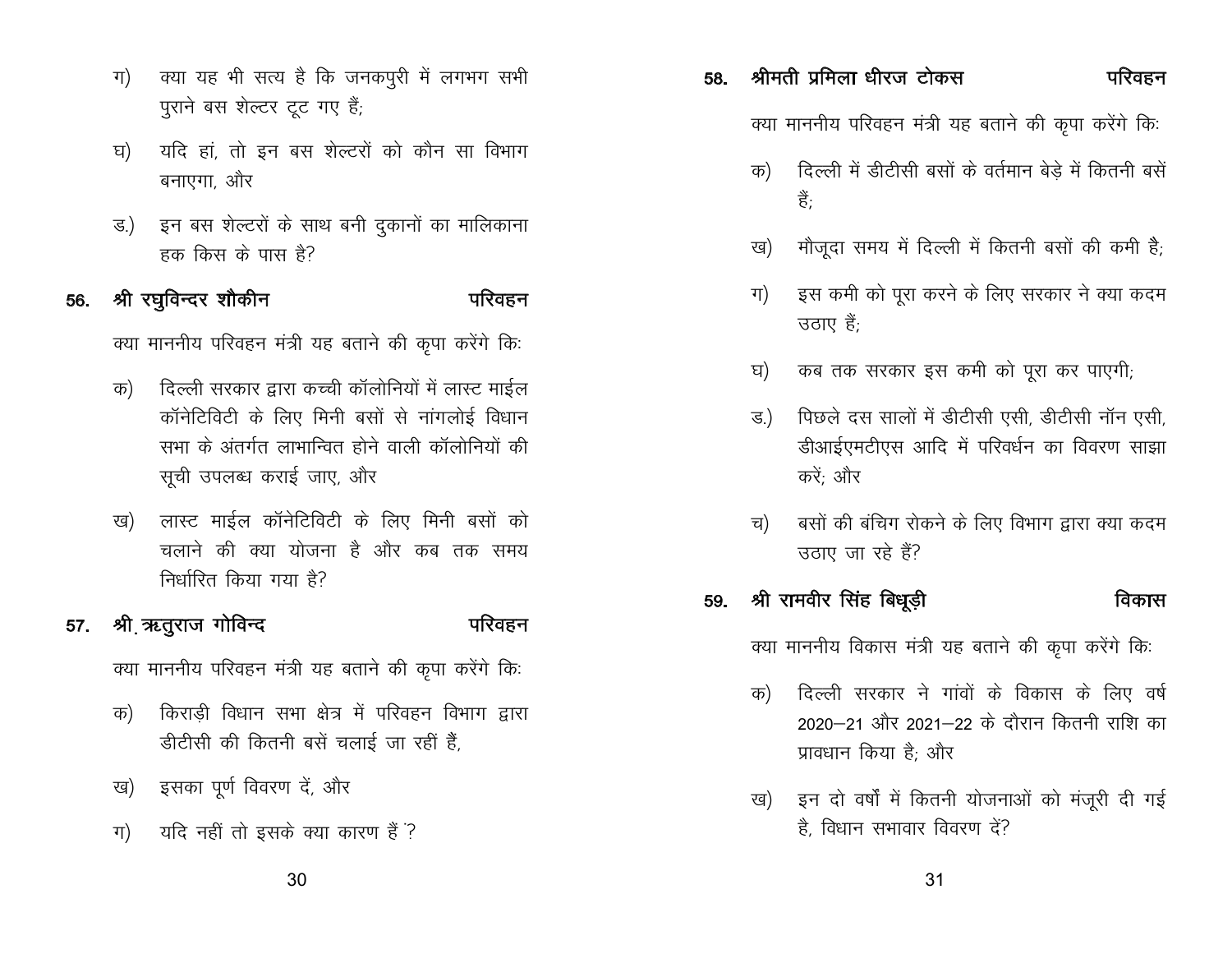### श्री मोहन सिंह बिष्ट 60.

क्या माननीय विकास मंत्री यह बताने की कृपा करेंगे कि:

- करावल नगर विधान सभा के अन्तर्गत कूल कितने क) गाँव आते हैं
- क्या यह सत्य है कि पिछले कुछ वर्षों के अन्दर बहुत ख) से गाँव में विकास कार्य न होने के कारण इन गाँव में मूलभूत सुविधाओं का आभाव है;
- यदि हाँ. तो इसके क्या कारण हैं: ग)
- क्या सरकार द्वारा इन गाँवों के लिए कोई विकास घ) योजना बनाई जा रही है;
- यदि हाँ, तो उसका विवरण और यदि नहीं तो उसके ड.) कारण;
- क्या यह सत्य है कि करावल नगर विधान सभा में च) विकास कार्य हेतू अनेक योजनाएं लंबित हैं; और
- यदि हां, तो इन्हें लंबित रखने के क्या कारण है और ত) इन्हें कब तक स्वीकृति दे दी जाएगी?
- 61. श्री धर्मपाल लाकडा

विकास

विकास

क्या माननीय विकास मंत्री यह बताने की कृपा करेंगे कि:

- मुण्डका विधानसभा क्षेत्र में गांवों के विकास हेतु क) सरकार की क्या योजना है, पूर्ण विवरण दें; और
- मुख्यमंत्री पुनर्निर्माण सड़क योजना के तहत किये गए ख) कार्यो का विवरण दें ?

क्या माननीय सिंचाई एवं बाढ नियत्रंण मंत्री यह बताने की कुपा करेंगे कि:

62. श्री जरनैल सिंह

- पश्चिमी दिल्ली से गुजर रही नजफगढ़ ड्रेन की क) साफ–सफाई से संबंधित विभाग द्वारा पिछले 5 वर्षों में किए गए कार्यों का विस्तृत विवरण दिया जाए;
- भविष्य में नजफगढ ड्रेन के विकास से संबंधित यदि ख) कोई योजना बनाई जा रही है तो उसका भी विवरण दिया जाए:
- क्या पिछले 5 वर्षों में विभाग को नजफगढ ड्रेन पर ग) अनाधिकृत अतिक्रमण से संबंधित शिकायतें प्राप्त हुई हैं: और
- यदि हाँ तो उन पर विभाग द्वारा क्या कार्रवाई की ਬ) गई?
- श्री प्रकाश जारवाल सिंचाई एवं बाढ नियंत्रण 63.

क्या माननीय सिंचाई एवं बाढ़ नियंत्रण मंत्री बताने की कृपा करेंगे कि :

क्या यह सत्य है कि देवली बाँध यू⁄एस की ओर क) आरसीसी बॉकस टाइप ड्रेन बनाने का कार्य मैसर्स वरुण गुप्ता एंड कंपनी, गवर्नमेंट कांट्रक्टर, ए-64 / 3, डीडीए फलैट, साकेत को दिनांक 14 सितंबर, 2016 को आबंटित किया गया था. जिसमें कार्य आरंभ करने

33

# सिंचाई एवं बाढ़ नियत्रंण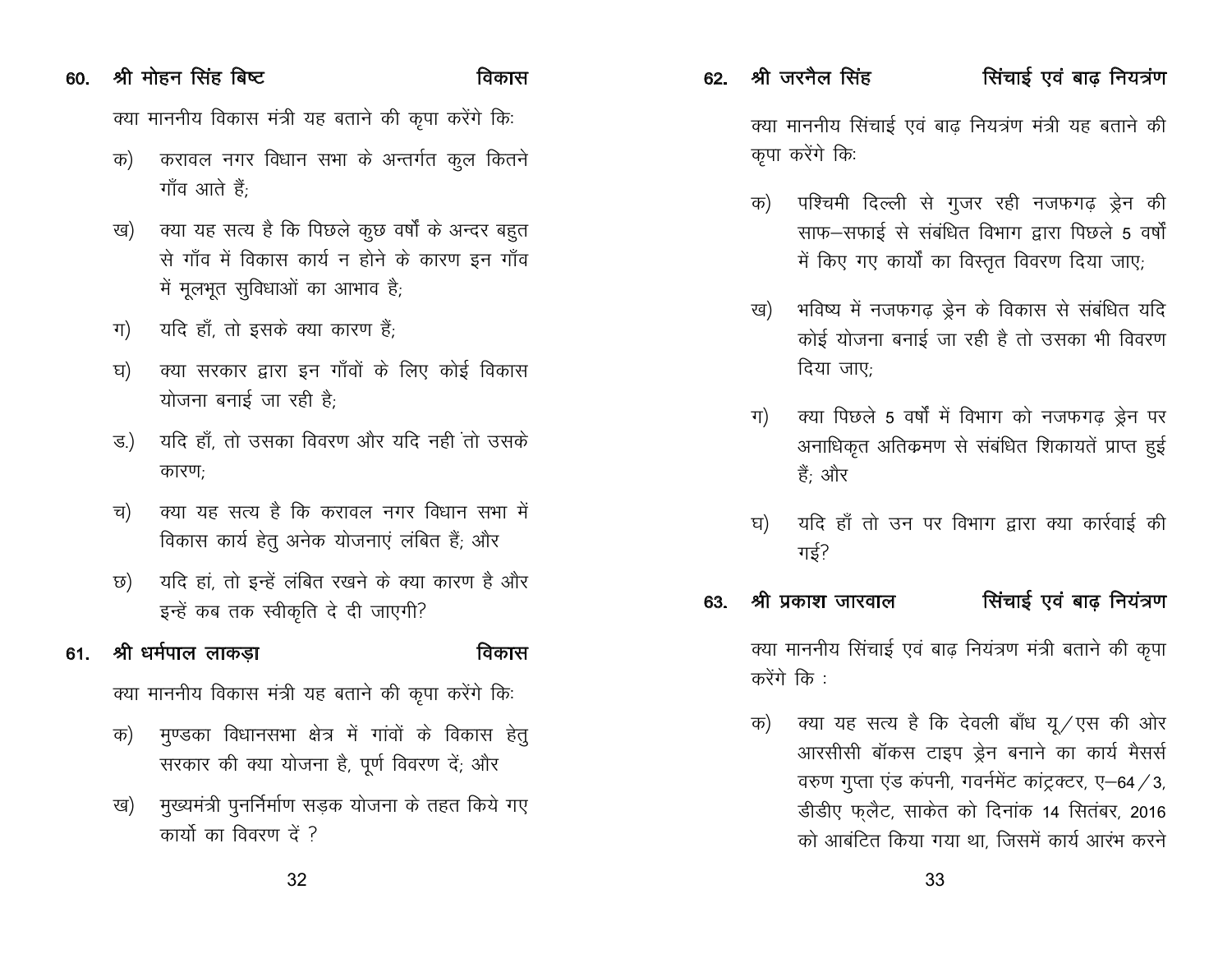की नियत तिथि 23.09.2016 तथा कार्य समापत होने की नियत तिथि 20.05.17 दी गई थी;

- क्या यह सत्य है कि यह कार्य अभी तक भी पूरा नहीं ख) हुआ है;
- क्या यह भी सत्य है कि वर्ष 2018 में मुख्य अभियंता ग) श्री ओ पी श्रीवास्तव ने इसका निरीक्षण किया था और यह पाया था कि कार्य न केवल अधुरा है बल्कि इसकी गुणवत्ता इतनी खराब है कि इसे आगे बढाना संभव नहीं होगा:
- यदि हाँ, तो कांट्रेक्टर पर क्या कार्रवाई की गई है, घ)
- जब विभाग द्वारा यह पाया गया था कि इसे आगे ङ) बढाना संभव नहीं है तो यह कार्य अभी भी इसी कांट्रेक्टर के पास क्यों है?
- क्या विभाग और कांट्रेक्टर के बीच कोई मध्यस्थता च) हुई थी, यदि हाँ,
- छ) इसका क्या परिणाम हुआ?
- सिंचाई एवं बाढ नियंत्रण 64. श्री सूरेन्द्र कूमार

क्या माननीय सिंचाई एवं बाढ नियंत्रण मंत्री यह बताने की कृपा करेंगे कि:

गोकलपुर विधान सभा क्षेत्र के अन्तर्गत सिंचाई एवं क) बाढ़ नियंत्रण विभाग के नाले की सफाई के लिए कितने-कितने बजट का प्रावधान किया गया है:

- यह कार्य किस—किस एजेन्सी को दिया गया है; और ख)
- अब तक इसमें मदवार कितना—कितना कार्य किया  $\pi$ ) जा चुका है तथा इसमें विलम्ब के क्या कारण हैं?
- 65. श्री जय भगवान उपकार

उद्योग

क्या माननीय उद्योग मंत्री यह बताने की कृपा करेंगे कि:

बवाना औद्योगिक एरिया के विकास व उस क्षेत्र के क) लोगों के रोजगार के लिए पिछले 3 वर्षों में सरकार द्वारा क्या-क्या परियोजना लाई गई है, पूर्ण विवरण ਵੇਂ?

### 66. श्री ऋतूराज गोविन्द उद्योग

क्या माननीय उद्योग मंत्री यह बताने की कृपा करेंगे कि:

- क्या किराडी विधान सभा क्षेत्र की सीमा पर स्थित क) रानी खेडा में दिल्ली सरकार के द्वारा औद्योगिक क्षेत्र बनाने की योजना है: और
- यदि हॉ तो इसका पूर्ण विवरण दें? ख)
- 67. श्री रघुविन्दर शौकीन

### रोजगार

क्या माननीय उप मुख्यमंत्री यह बताने की कृपा करेंगे कि:

- नांगलोई विधान सभा में दिल्ली सरकार के जॉब क) पोर्टल से कुल कितने लोग लाभान्वित हुए हैं;
- क्या पोर्टल को अपग्रेड करने या कोई नई कैटेगरी ख) डालने की सरकार की कोई योजना है; और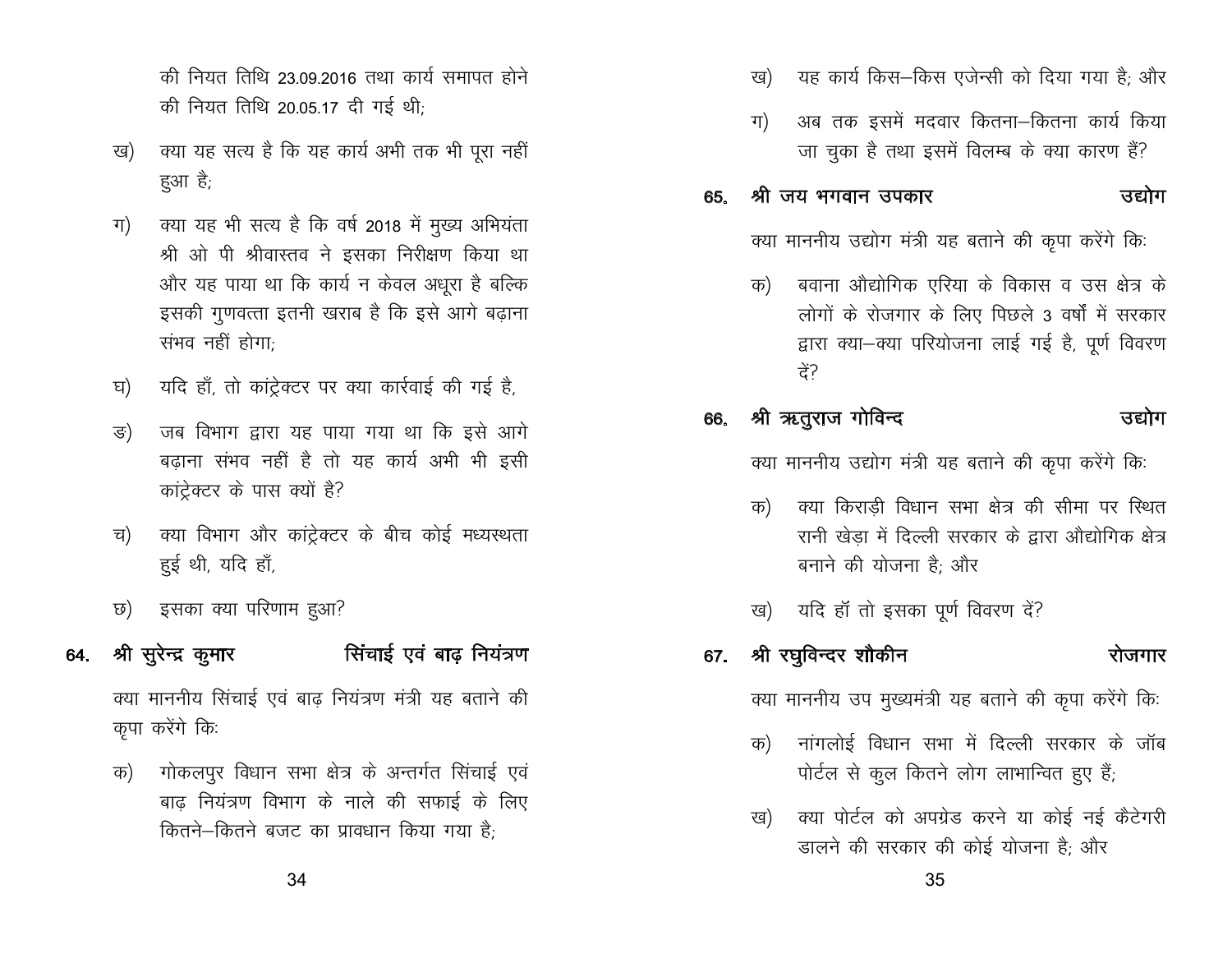कोई कंपनी या संस्था यदि नौकरी पाने वाले व्यक्ति ग) से धोखा करती है तो उसके खिलाफ सरकार द्वारा क्या कदम उठाए जाने का प्रावधान है?

# 68. सूश्री भावना गौड़

गृह

क्या माननीय गृह मंत्री यह बताने की कृपा करेंगे कि:

- पालम विधानसभा में स्थित निजी हस्पताल, होटल, क) फैक्ट्री, बैंकेट हॉल एवं रेस्टोरेंट का पूर्ण विवरण दें:
- इन सभी के लिए अग्नि सुरक्षा मानक क्या है; ख)
- क्या इन सभी को फायर सेफटी क्लियरेंस दिया गया ग) ੜ੍ਹੇ $\cdot$
- यदि हाँ, तो उसका आधार क्या है: घ)
- पालम विधानसभा मे स्थित जिन भवनों को फायर ङ) विभाग द्वारा NOC / क्लियरेंस सर्टिफिकेट दिए गए हैं उन सभी का पूर्ण विवरण दें;
- क्या यह सत्य है कि पालम विधानसभा के अन्तर्गत च) बहुत सारे नर्सिंग होम, अस्पताल, रेस्टोरेंट और बैंकेट हॉल बिना लाइसेंस/अनाधिकृत तरीके से चल रहे हैं; और
- यदि हां, तो इसके क्या कारण है? `ਲ)
- श्रीमती प्रमिला धीरज टोकस प्रशासनिक सूधार 69.

क्या प्रशासनिक सुधार मंत्री यह बताने की कृपा करेंगे कि:

डोर स्टेप डिलिवरी स्कीम पर विधवा  $\angle$  संकट ग्रस्त क) महिलाओं की पेंशन की सुविधा कब से दोबारा शुरू होगी?

### 70. श्री जय भगवान उपकार परिहवन

क्या माननीय परिवहन मंत्री यह बताने की कृपा करेंगे कि:

- क्या यह सत्य है कि वर्ष 2002 में दिल्ली मेट्रो रिठाला क) से कश्मीरी गेट तक चलाई गई थी जिसे आगे बरवाला गाँव तक जाना था<sup>.</sup>
- क्या दिल्ली मेट्रो के दूसरे, तीसरे, चौथे फेज के ख) विस्तार का काम चालू हो गया है; और
- रिठाला से नरेला तक जो मेट्रो जानी है उसका काम ग) कब तक चालू होगा?

# 71. श्री अखिलेश पति त्रिपाठी

स्वास्थ्य

क्या माननीय स्वास्थ्य मंत्री यह बताने की कुपा करेंगे कि:

- मॉडल टाऊन विधानसभा क्षेत्र में कितने मौहल्ला क) क्लिनिक कार्य कर रहे हैं एवं इन मौहल्ला क्लिनिक के लिए दवाईयों की व्यवस्था कहां से की जाती है:
- मॉडल टाऊन विधानसभा क्षेत्र में कहां और कितने रव) मौहल्ला क्लिनिक खोले जाने की योजना है, पूर्ण विवरण दें:
- मौहल्ला क्लिनिक के लिए कौन—कौन सा स्टाफ ग)